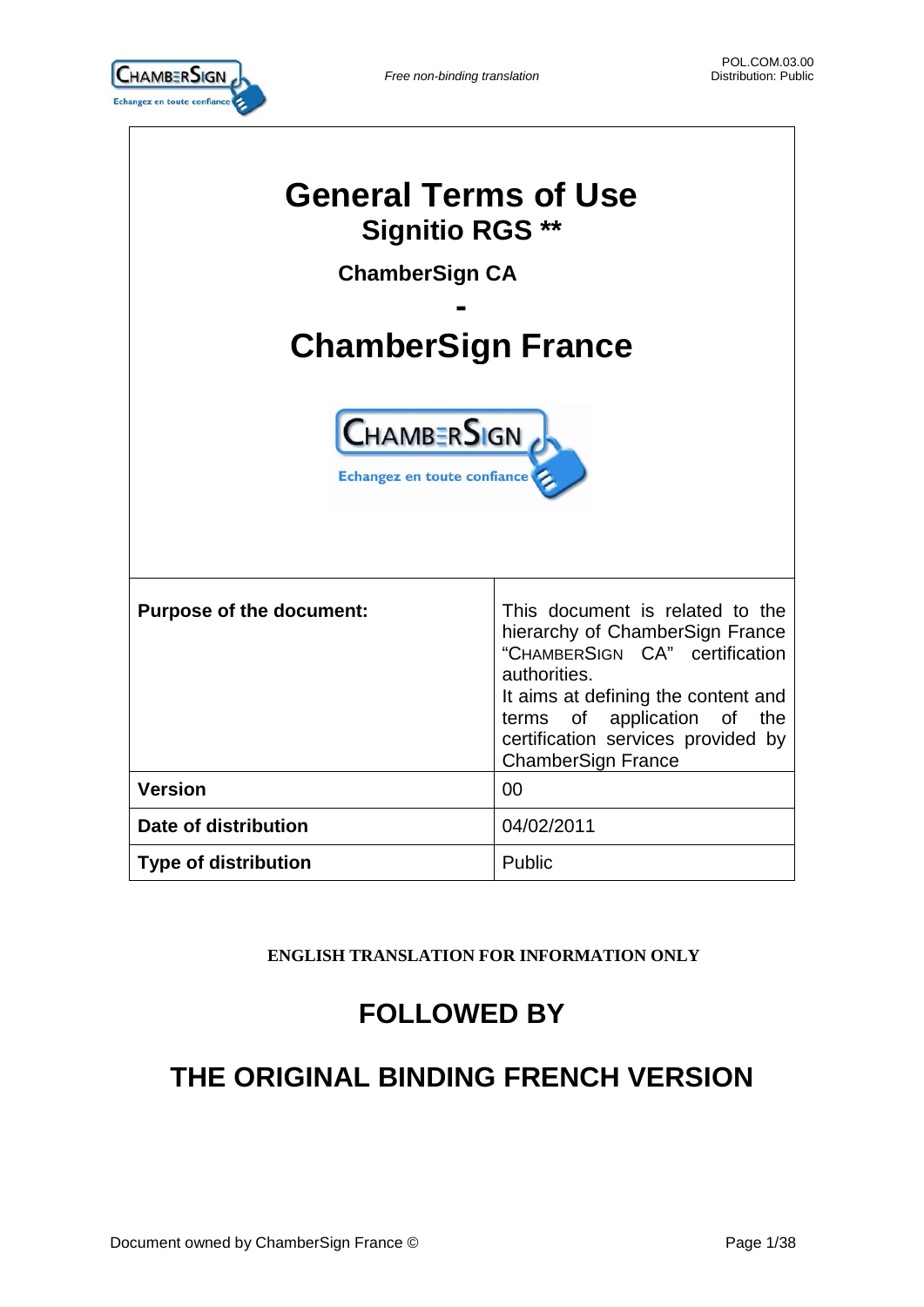

# **CONTENTS**

### **ENGLISH TRANSLATION FOR INFORMATION ONLY**

| 1.                                                   | <b>INTRODUCTION</b>                                                                                                                                                                                                                                                                       | $\overline{\mathcal{L}}$                                                 |
|------------------------------------------------------|-------------------------------------------------------------------------------------------------------------------------------------------------------------------------------------------------------------------------------------------------------------------------------------------|--------------------------------------------------------------------------|
| 2.                                                   | <b>DEFINITIONS</b>                                                                                                                                                                                                                                                                        | $\overline{4}$                                                           |
| 3.                                                   | <b>PURPOSE</b>                                                                                                                                                                                                                                                                            | 6                                                                        |
| 4.                                                   | <b>TERM - APPLICATION</b>                                                                                                                                                                                                                                                                 | 6                                                                        |
| 5.                                                   | <b>REQUESTS FOR CERTIFICATES AND RENEWAL</b>                                                                                                                                                                                                                                              | 6                                                                        |
| 5.1<br>5.2<br>5.3<br>5.4<br>5.5<br>5.6<br>5.7<br>5.8 | <b>REGISTRATION OF CERTIFICATE APPLICATION FILES</b><br><b>VERIFICATION OF THE REQUEST</b><br><b>REJECTION OF THE REQUEST</b><br><b>ISSUANCE OF THE CERTIFICATE</b><br><b>ACCEPTANCE OF THE CERTIFICATE</b><br><b>ASSISTANCE</b><br><b>RENEWAL</b><br><b>AMENDMENT OF THE CERTIFICATE</b> | 6<br>7<br>$\overline{7}$<br>$\overline{\mathcal{I}}$<br>8<br>8<br>8<br>9 |
| 6.                                                   | <b>CONDITIONS FOR USING CERTIFICATES AND RESTRICTIONS</b>                                                                                                                                                                                                                                 | 9                                                                        |
| 7.                                                   | <b>CERTIFICATE VERIFICATION PROCEDURE</b>                                                                                                                                                                                                                                                 | 9                                                                        |
| 8.                                                   | <b>REVOCATION OF THE CERTIFICATE</b>                                                                                                                                                                                                                                                      | 9                                                                        |
| 9.                                                   | <b>CHAMBERSIGN'S OBLIGATIONS</b>                                                                                                                                                                                                                                                          | 10                                                                       |
| 10.                                                  | <b>HOLDER'S OBLIGATIONS</b>                                                                                                                                                                                                                                                               | 11                                                                       |
| 11.                                                  | <b>OBLIGATIONS OF CERTIFICATE USERS</b>                                                                                                                                                                                                                                                   | 12                                                                       |
| 12.                                                  | <b>LEGAL REPRESENTATIVE'S OBLIGATIONS</b>                                                                                                                                                                                                                                                 | 12                                                                       |
| 13.                                                  | <b>PRICE</b>                                                                                                                                                                                                                                                                              | 13                                                                       |
| 14.                                                  | <b>GUARANTEES AND EXCLUSIONS</b>                                                                                                                                                                                                                                                          | 14                                                                       |
| 14.1<br>14.2                                         | <b>GUARANTEES</b><br><b>EXCLUSIONS</b>                                                                                                                                                                                                                                                    | 14<br>14                                                                 |
| 15.                                                  | <b>LIABILITY</b>                                                                                                                                                                                                                                                                          | 14                                                                       |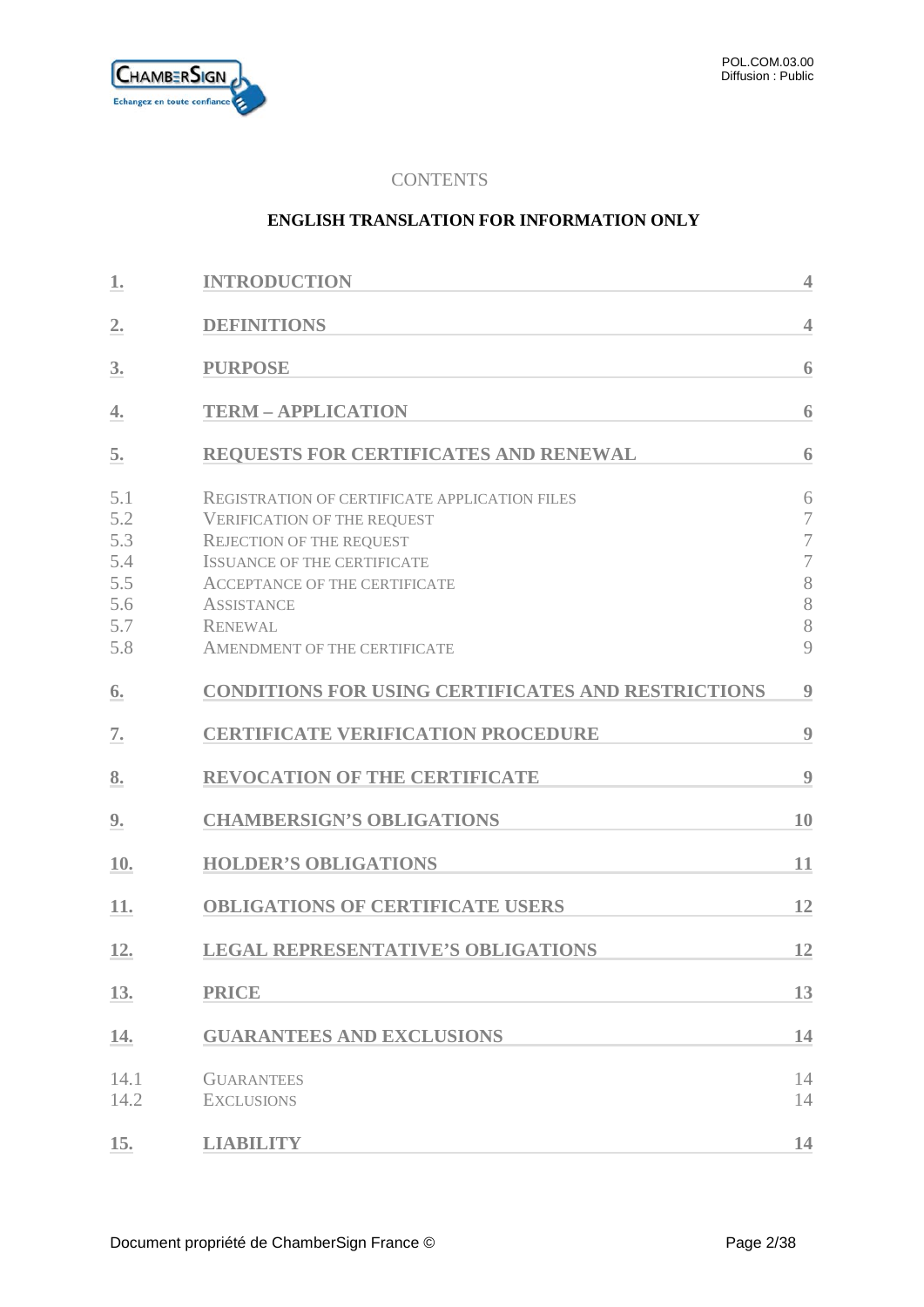

| <b>16.</b> | <b>INSURANCE</b>                                          | 16 |
|------------|-----------------------------------------------------------|----|
| 17.        | <b>CONFIDENTIALITY</b>                                    | 16 |
| 18.        | <b>INTELLECTUAL PROPERTY</b>                              | 16 |
| <b>19.</b> | PERSONAL DATA                                             | 16 |
| 20.        | <b>TERMINATION OF THE SUBSCRIPTION</b>                    | 17 |
| 21.        | <b>GOOD FAITH</b>                                         | 17 |
| 22.        | <b>CONSERVATION</b>                                       | 17 |
| 23.        | <b>NULLITY</b>                                            | 18 |
| 24.        | <b>ENTIRE AGREEMENT</b>                                   | 18 |
| 25.        | <b>LANGUAGE - BINDING VERSION</b>                         | 18 |
| 26.        | <b>DISPUTE SETTLEMENT - JURISDICTION - APPLICABLE LAW</b> | 18 |

# **VERSION ORIGINALE EN FRANCAIS 20 À 38**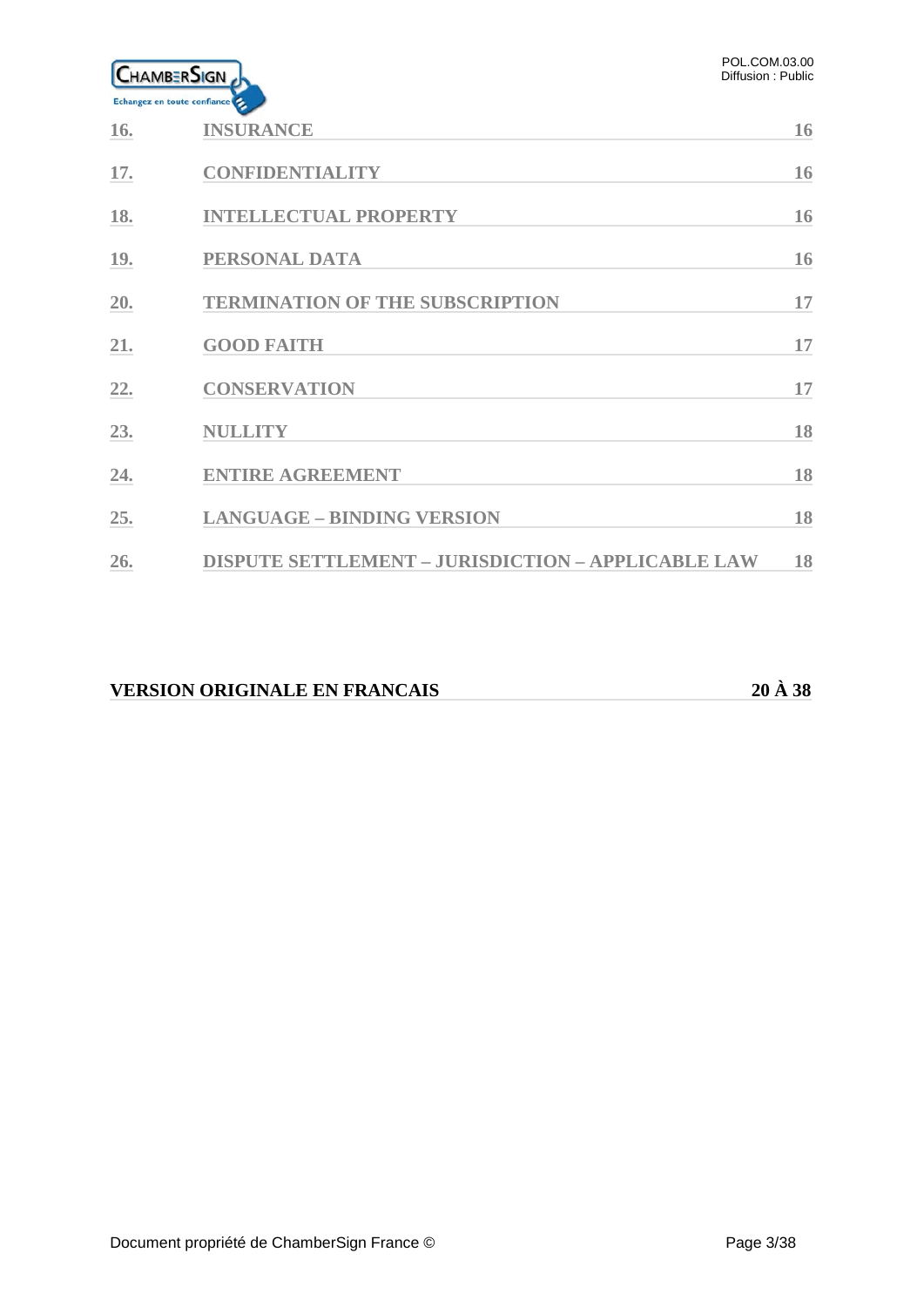

<span id="page-3-0"></span>1. ChamberSign France provides the legal representative, holder and certificate user with certification services.

2. Any use of the services offered implies the consultation and unreserved acceptance of these general terms.

3. The legal representative, holder and certificate user acknowledge that they have read, understood and approved these general terms and the certification policy of the Signitio RGS \*\* certificate of ChamberSign CA 1.2.250.1.96.1.6.3.1, accept their content in full and acknowledge that they are bound by all of their provisions.

4. The legal representative, holder and certificate user acknowledge that they have the necessary skills and means for using the certificates.

5. The certificate user acknowledges having checked that the IT configuration used is completely secure and that it does not contain any virus and that it is in perfect working condition.

6. The legal representative, the holder and the certificate user acknowledge that they are aware of the type, purpose and terms of using the certificates and have claimed and obtained the information required for using the certificates in full knowledge of the facts.

# <span id="page-3-1"></span>**2. DEFINITIONS**

7. The terms defined below shall have the following meanings between the parties:

- "user application": application services using certificates issued by ChamberSign France for purposes of signature of the holder;

- "certification authority" or "CA": legal entity which, within an electronic certification service provider (CSP), is in charge, in the name and under the latter's liability, of applying a certification policy and has the capacity to issue electronic certificates in relation to this certification policy. It is hereafter referred to by the words "ChamberSign France". It is qualified in article 7 of decree no. 2001-272 of 30<sup>th</sup> March 2001 taken as application of article 1316-4 of the French Civil Code and regarding electronic signatures;

- "delegated registration authority" or "DRA": only intervenes during the one-on-one meeting with the holder and the handover of the key support;

**-** "key pair": couple of keys made up of one public key and one private key, generated in relation to a PKI-type of infrastructure (technical solutions based on public-key cryptography);

**-** "registration office" or "RO": checks the identification information of the future holder of a certificate, and where necessary other specific attributes, before transferring the corresponding request to the appropriate KMI department;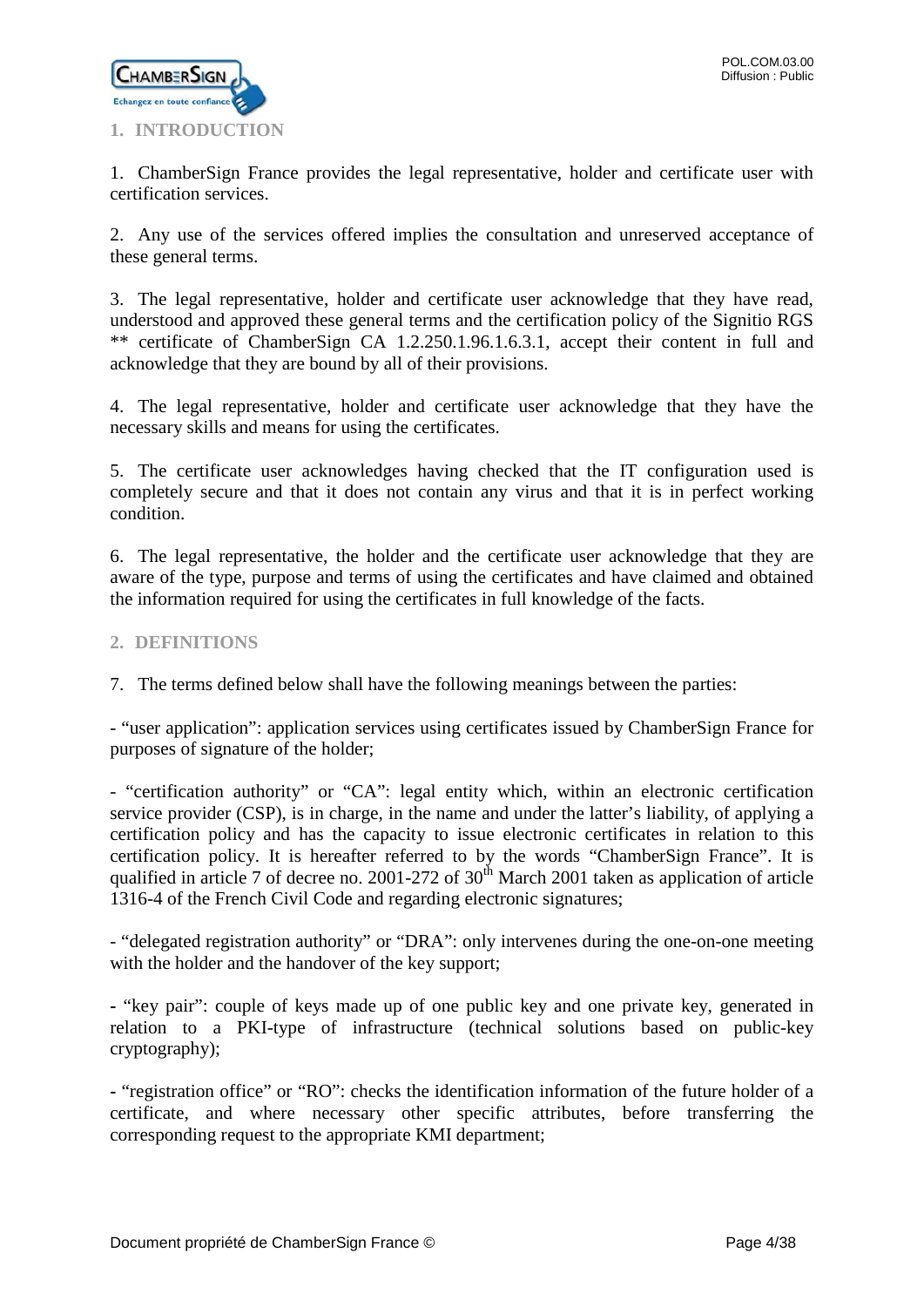

- "certificate": electronic file certifying that a key pair belongs to the holder or to the material element or software identified in the certificate. The certificate is signed by the certification authority;

- "compromise": disclosure or suspected disclosure or loss of confidential information as a result of infringing a security measure and leading to a possible loss in confidentiality and/or integrity of the data in question;

- "certification practices statement"**:** text defining the practices used by a certification authority in order to issue certificates and more generally the practices of all of the components of the certification authority in the whole life-cycle of a certificate; hereafter referred to as "CPS";

**-** "confidential data": the holder's strictly personal data which should absolutely be kept secret and which are: the certificate's private key, the collection code and the activation code of the private key;

- "entity": administrative authority or company defined broadly, i.e. also private-law legal entities such as associations;

- "key management infrastructure": series of components, functions and processes devoted to managing cryptographic keys and their certificates used by trustworthy services; hereafter referred to as "KMI";

- "LAR": list of certification authority revoked certificates;

- "CRL": certificate revocation list;

- "certification agent": person appointed by the legal representative of the customer entity in order to collate the documents of the certificate application files, to perform the one-on-one recognition with the holders and to perform the certificate revocation requests;

- "OID": object identifier identifying the certification authority's certification policy;

**-** "certification policy": series of rules, identified by a name (OID), defining the standards with which ChamberSign France complies in relation to these terms and indicating the applicability of a certificate to a particular community and/or to a class of applications with shared security standards; hereafter referred to as "CP";

**-** "holder"**:** private individual identified in the certificate and who holds the private key corresponding to the public key that is in this certificate;

**-** "revocation": action performed by the holder, agent, a legal representative of the entity or ChamberSign France which aims at ceasing the validity of the certificate. This action may be performed further to a change in information contained in the certificate or in the case of a compromise. In this respect, a certificate which has been revoked is recorded on the CRL (certificate revocation list);

**-** "electronic signature": use of a reliable identification process guaranteeing its relation with the deed to which it is attached, in accordance with applicable legislation;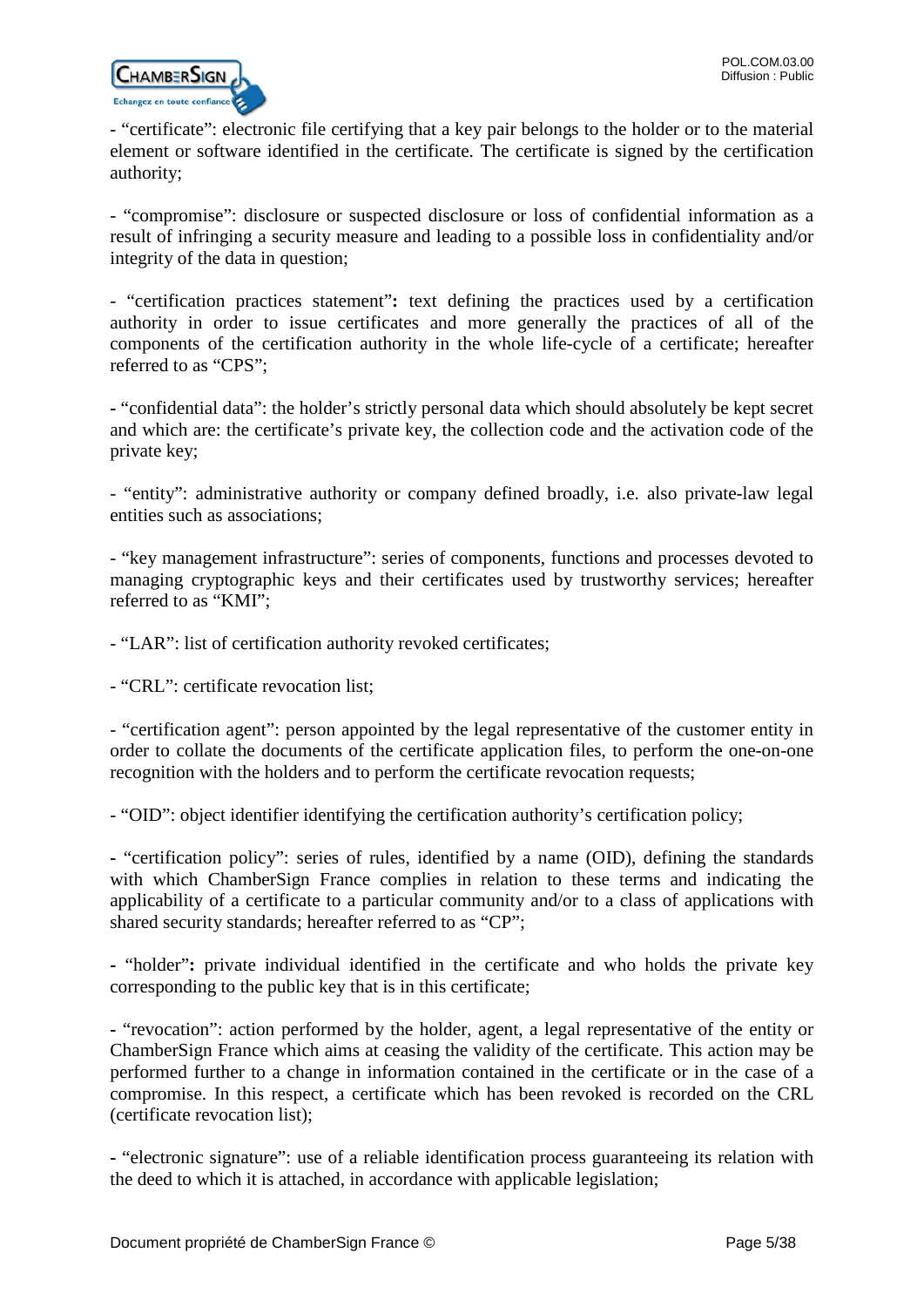-"certificate user": entity or private individual receiving a certificate and who relies on it for checking an electronic signature from the holder of the certificate; Example: addressee of a signed email or signatory of a contract signed electronically.

### <span id="page-5-0"></span>**3. PURPOSE**

8. These general terms aim at defining the content and methods of application of the certification services provided by ChamberSign France as certification authority to the holders, legal representative, DRA and certification agent, and at specifying the undertakings and obligations of these various parties involved.

### <span id="page-5-1"></span>**4. TERM – APPLICATION**

9. These general terms of use are binding on the legal representative, the holder and the certification agent, where appropriate, as from their acceptance by the latter. They vouch for these general terms being respected by the certificate user.

10. These general terms are binding throughout the whole period of the services being put online, without prejudice to any updates to them.

11. ChamberSign France undertakes to provide the legal representative, the holder and the certification agent, where appropriate, with the new general terms of use.

12. Any use of the services by the legal representative, the holder and the agent after the amendments of the general terms implies acceptance by the latter of the new general terms.

13. The general terms of use apply as from their signature.

14. The supply of the certification services is subject to the payment of the agreed price.

15. The general terms of use are signed for a period of three years.

16. These general terms of use may be renewed automatically once, for a period of three years.

17. In the case of absence of renewal or when the customer entity has not settled the renewal price, these general terms are automatically terminated.

18. The certificates will then no longer be usable and shall be revoked by ChamberSign France after information sent to the customer entity.

<span id="page-5-2"></span>**5. REQUESTS FOR CERTIFICATES AND RENEWAL**

<span id="page-5-3"></span>**5.1 REGISTRATION OF CERTIFICATE APPLICATION FILES**

19. The certificate application file sent to ChamberSign France will include at least the following elements: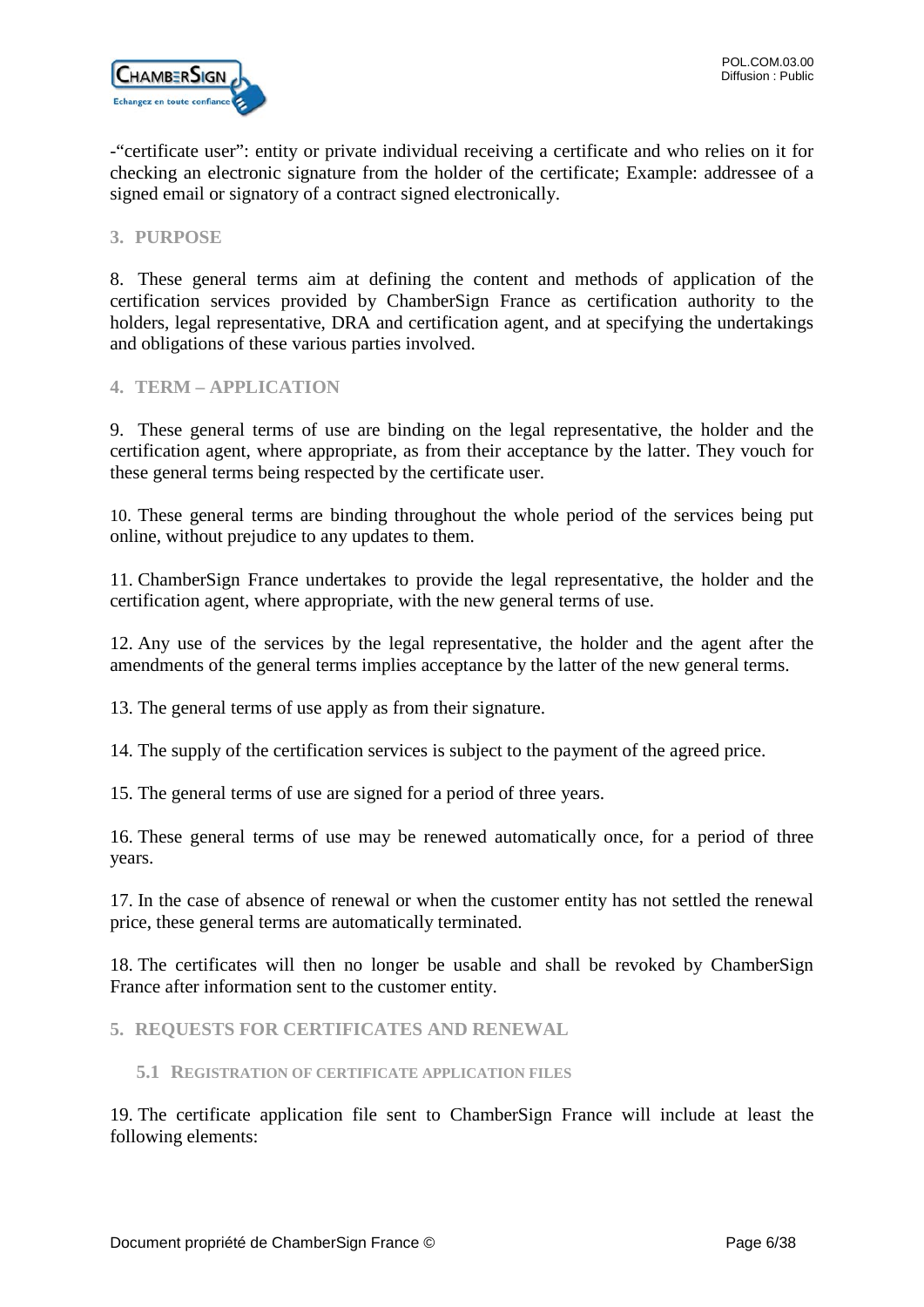

- a written certificate request, signed and dated less than three months ago by the future holder and, if different, by the legal representative or his/her assignee or the certification agent;
- an official valid identification document of the future holder including an ID photograph presented to ChamberSign France which keeps a copy of it;
- an official valid identification document of the signatory of the request including an ID photograph presented to ChamberSign France which keeps a copy of it;
- the general terms of use, signed.

20. The holder or the legal representative of the entity and the agent may make a certificate request by completing the certificate request form on the ChamberSign France website: [www.chambersign.fr.](http://www.chambersign.fr/)

21. They then send the supporting documents required by post, or attend the registration office directly.

22. The supporting documents to be enclosed when making an initial certificate request are specified in the subscription form.

<span id="page-6-0"></span>**5.2 VERIFICATION OF THE REQUEST**

23. The registration office performs the following operations:

- checks and confirms the identity of the future holder;
- checks the coherency of the supporting documents presented;
- ensures that the future holder is aware of the terms applicable for using the certificate as stipulated in this document.
- <span id="page-6-1"></span>**5.3 REJECTION OF THE REQUEST**

24. In the case of missing documents and after a reminder regarding the supply of these documents, the registration office reserves the right to reject the certificate request.

25. It informs the holder, certification agent or legal representative of the entity of the same.

<span id="page-6-2"></span>**5.4 ISSUANCE OF THE CERTIFICATE**

26. After authentication of the origin and verification of the integrity of the request sent by the registration office, ChamberSign France generates the certificate, the holder's key pair, his/her signature mechanism, the activation codes ...

27. Each certificate request is subject to a one-on-one meeting of the holder with an RO, a DRA agent or the certification agent.

28. The one-on-one recognition process may be performed, where appropriate, with a representative of ChamberSign France empowered for this purpose during the latter's visit to the holder, in particular when performing a training session on electronic signatures given by ChamberSign France.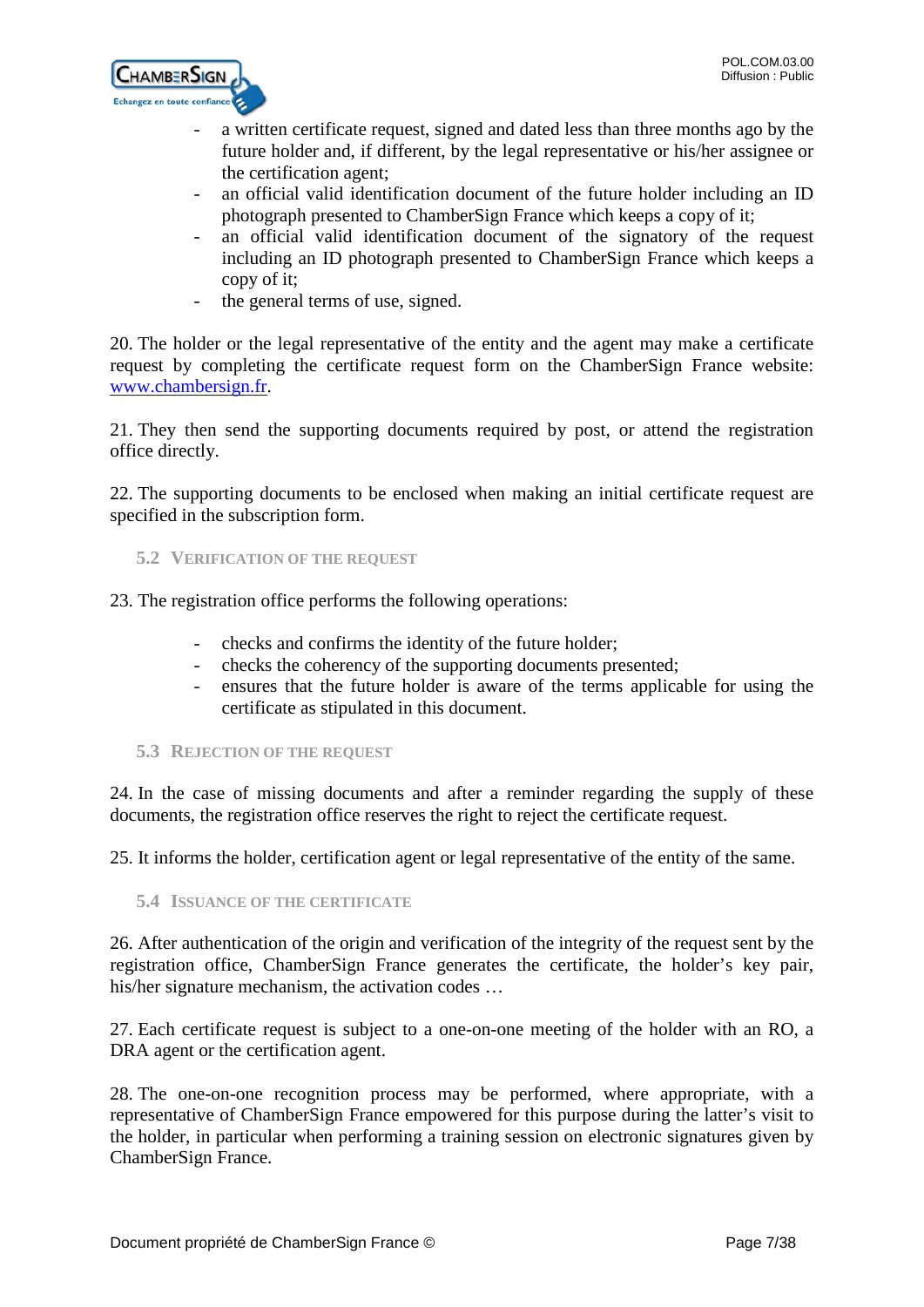

29. The availability of the certificates issued by ChamberSign France after the registration process gives rise to the issue of an availability notice via email sent to the holder who should follow the instructions set out in the said message in order to collect them.

30. For certificates confined on physical media (USB flash drives), the physical media and ChamberSign France certificates are collected from the RO, the DRA, the certification agent or from a person appointed by ChamberSign France.

These certificates are generated on Gemalto MultiApp ID IAS ECC media.

31. The holder must collect his/her certificate as from receipt of the message informing him/her of its availability. ChamberSign France reserves the right to abandon the certificate issuance process if the holder has not come forward to collect his/her certificate 2 months after the said message.

<span id="page-7-0"></span>**5.5 ACCEPTANCE OF THE CERTIFICATE**

32. ChamberSign France is informed of the collection of each certificate. The holder must test his/her certificate by using the service provided for this purpose on the ChamberSign France website.

33. The holder is required to inform ChamberSign France of any inaccuracy or fault in the Certificate within seven business days following the collection of the Certificate, in order for the latter to be revoked and a new one provided.

34. The holder is deemed to have tested and accepted his/her certificate once a period of 2 months has passed after collection of the Certificate or if he/she has used his/her certificate.

<span id="page-7-1"></span>**5.6 ASSISTANCE**

35. In order to assist the holder, technical instructions on using the certificate are delivered to him/her during the one-on-one meeting and a telephone assistance or hot line is available on 08 92 23 02 52 (0.34 Euros incl. taxes per minute in Metropolitan France only) from 9a.m. to noon and from 2p.m. to 5p.m., on business days.

36. A tutorial and a FAQ section are available on the ChamberSign France website at the following address: [http://www.chambersign.fr.](http://www.chambersign.fr/)

<span id="page-7-2"></span>**5.7 RENEWAL**

37. The renewal of a certificate at the end of its validity period implies sending the supporting documents that are no longer valid or that have been amended, in accordance with the subscription form. All holders are informed by email of the upcoming expiry of their certificate. If the holder wishes to renew it, he/she makes a renewal request before the expiry date on the ChamberSign France website.

38. The renewal of a certificate only implies a change in validity dates but not in any of the other pieces of information which remain identical to the previous certificate.

39. The renewal of the certificate implies a renewal of the corresponding key pair.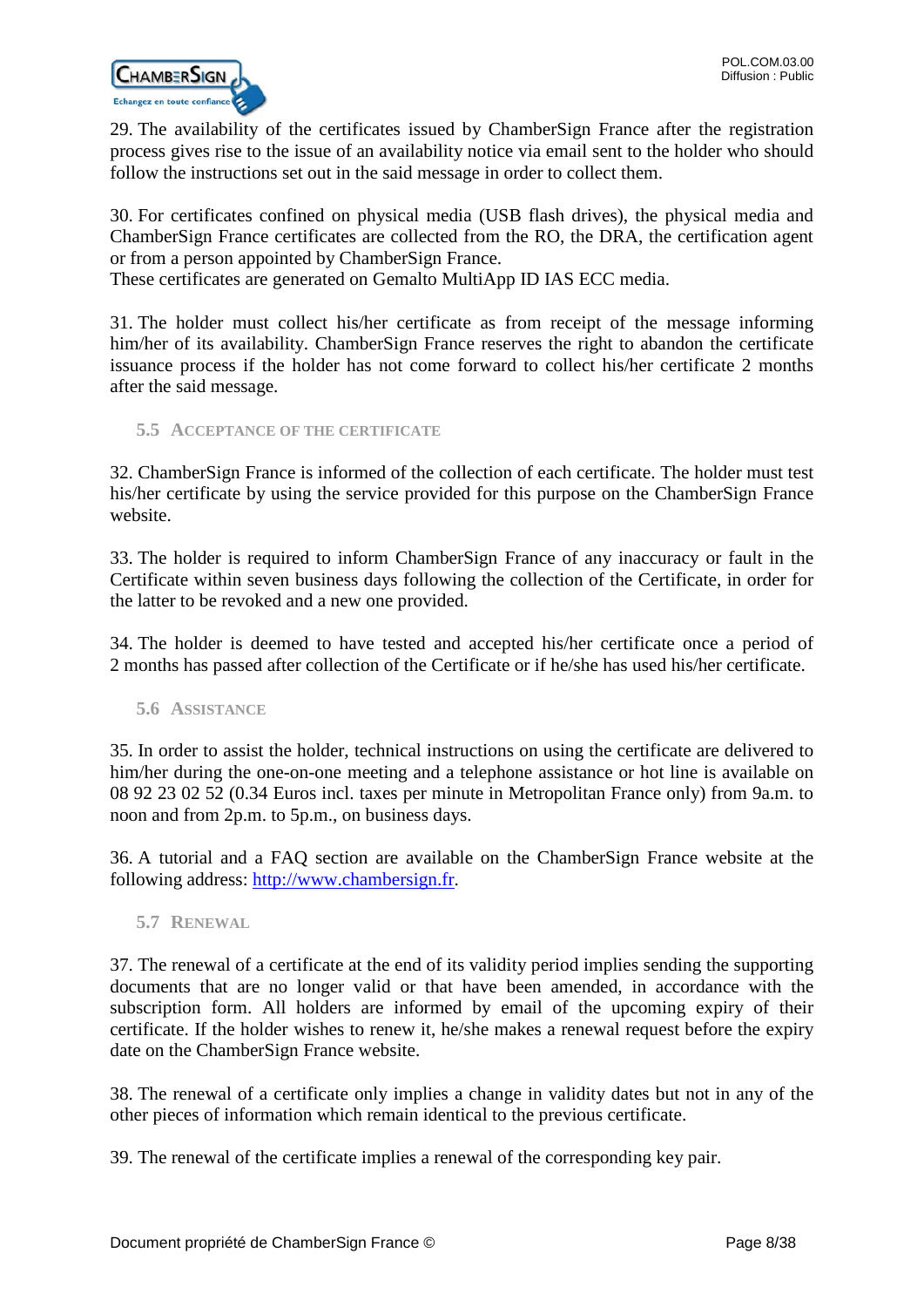

# <span id="page-8-0"></span>**5.8 AMENDMENT OF THE CERTIFICATE**

40. The amendment of a certificate corresponds to changes in information without changing the public key. ChamberSign France does not make any amendment to a certificate; in the case of a change in the information contained in the certificate, a new certificate request must be made, in accordance with the terms and conditions set out in paragraphs 73 and 93 of these general terms of use.

# <span id="page-8-1"></span>**6. CONDITIONS FOR USING CERTIFICATES AND RESTRICTIONS**

41. The use of the holder's private key and of the certificate must remain strictly limited to electronic signature services.

42. The certificates must not be used for personal purposes.

43. For signature purposes, the certificates may not be used for transactions exceeding an amount of  $\epsilon$  600 000.

<span id="page-8-2"></span>**7. CERTIFICATE VERIFICATION PROCEDURE**

44. ChamberSign France undertakes to provide a consultancy service on its [www.chambersign.fr](http://www.chambersign.fr/) website enabling to check the validity of the certificates it has issued.

45. This service is available 24 hours a day.

46. The information made available by ChamberSign to the certificate user will enable the latter to check and validate the status of a certificate and of all of the corresponding certification chain, prior to its use, i.e. to check the signatures of the chain's certificates, as the signatures guarantee the origin and integrity of the CRL / LAR.

### <span id="page-8-3"></span>**8. REVOCATION OF THE CERTIFICATE**

47. The Certificate may be revoked at any time either by fax, or by registered letter with confirmation of receipt sent to the RO, or online from the following website: [www.chambersign.fr.](http://www.chambersign.fr/)

48. A certificate may be revoked in particular for the following reasons:

- amendment in information contained in the certificate;
- inaccurate information provided in the registration file;
- lack of payment of the price of the certificate by the legal representative or the holder;
- possible or proved compromise of the holder's private key;
- lack of respect by the holder of the rules for using the certificate;
- lack of respect by the holder and/or, where appropriate, the certification agent or the entity of ChamberSign France's CP obligations;
- performance of fraudulent operations;
- termination of the subscription;
- request for revocation of the certificate;
- departure, change in address, death of the holder;
- transfer or stoppage of activity of the holder's entity.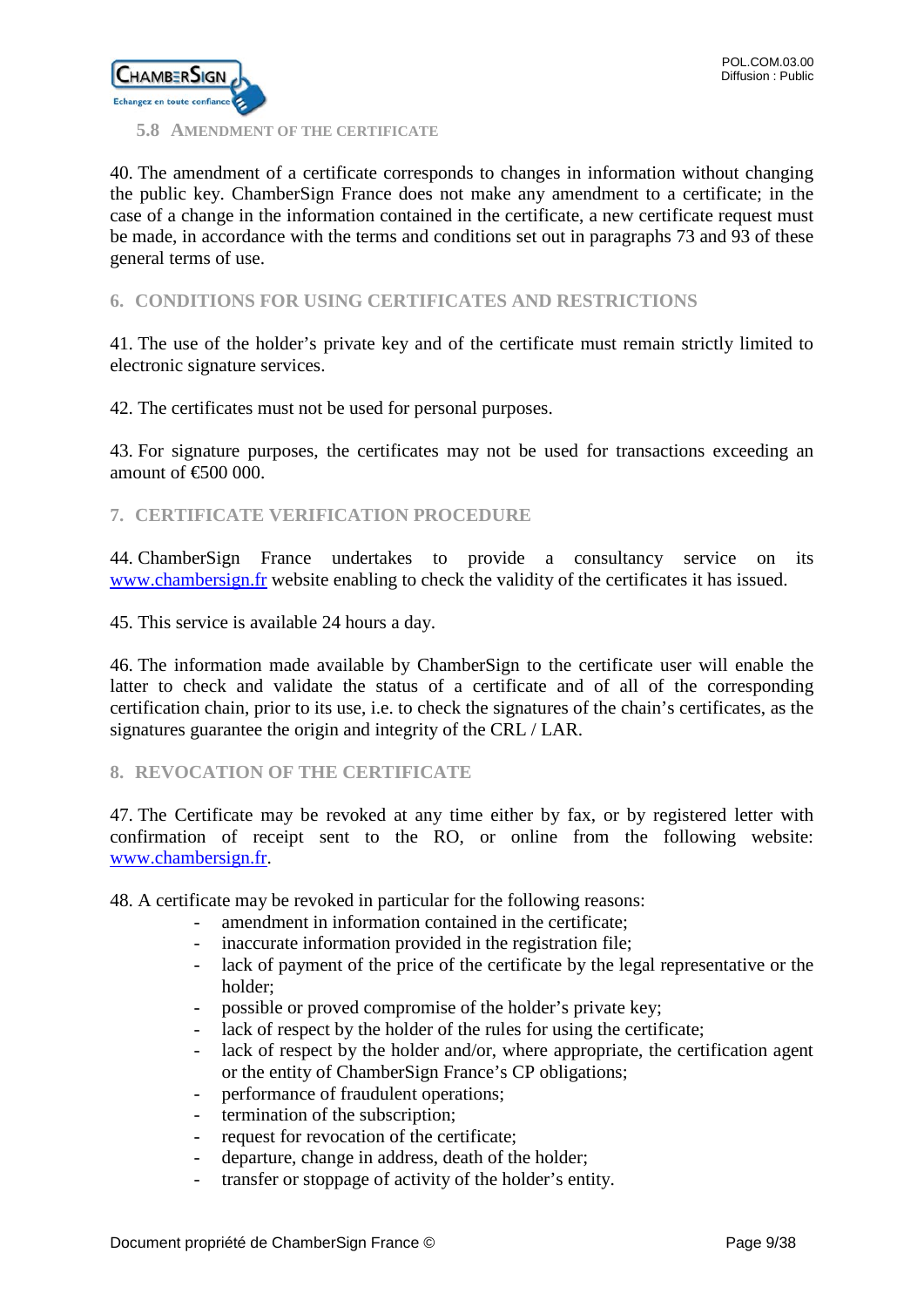

49. The revocation request may be made by the following persons:

- holder:
- certification agent;
- a legal representative of the entity;
- ChamberSign France.

50. When several certificates are stored on the same medium by the holder, the holder must revoke all of these certificates.

51. The revocation request may be made 24 hours a day on the ChamberSign France website.

52. The revocation request may undergo a verification procedure of the information regarding the person making the request and their authority in relation to the certificate.

53. The holder receives confirmation of this revocation, by email.

54. The holder acknowledges and accepts that any use of the certificate, after having become aware of the occurrence of any of the above-mentioned events, will be at his/her own risk, without prejudice to any legal action for liability that ChamberSign France reserves the right to instigate against the holder.

# <span id="page-9-0"></span>**9. CHAMBERSIGN'S OBLIGATIONS**

55. ChamberSign France allocates an OID to its CP which is included in the corresponding certificates that it undertakes to have evolved in the case of evolution in its CP.

56. It undertakes to ensure the control by the Registration Office of the identification of the Holder, the Legal Representative and where appropriate, the Certification Agent wishing to obtain a signature Certificate.

57. ChamberSign France undertakes to perform the certification services in accordance with the terms and conditions and subject to the restrictions of these general terms of use.

58. ChamberSign France undertakes to show the users of its certificates that it has issued a certificate for a given holder and that this holder has accepted the certificate.

59. It undertakes to endeavour to create and issue certificates that contain information deemed as accurate.

60. For this, ChamberSign France undertakes to ensure that the certificate application file is complete, and that the documents provided apparently comply.

61. It undertakes to ensure that the electronic signature certificate is delivered to the holder within a period of 48 hours as from receipt of a full file by the registration office.

62. It undertakes to establish, by issuing a certificate, a link between the identity of a person and the information contained in the said certificate.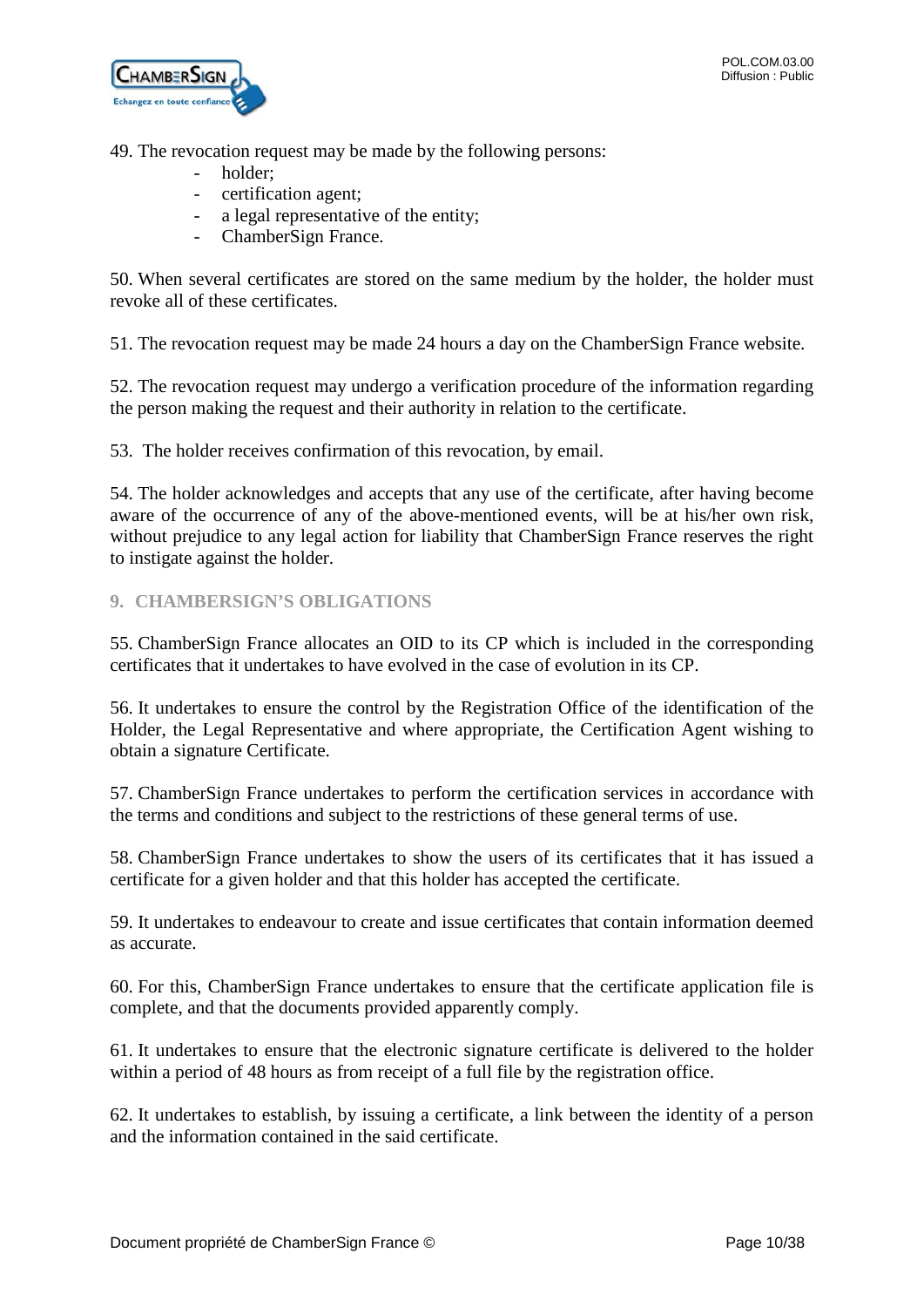

63. Should the legal representative use the services of an assignee, the Registration Office undertakes to inspect the assignee's identity and to check the existence of an authorisation signed between the legal representative and the assignee.

64. ChamberSign France takes all reasonable steps to ensure that the holders are aware of their rights and obligations regarding the use and management of the keys, the certificates and the equipment and software used for the purpose of the KMI.

65. ChamberSign France takes all necessary measures in order to cover its liability related to its operations and/or activities and possesses the financial stability and resources required for working in compliance with the CP.

66. ChamberSign France has a general obligation of surveillance as regards the security and integrity of the certificates issued by it or one of its components.

67. ChamberSign France undertakes to ensure the proper functioning of the certificates that it issues.

### <span id="page-10-0"></span>**10. HOLDER'S OBLIGATIONS**

68. The holder undertakes to provide all useful, accurate and updated information for creating and managing the certificates throughout the whole term of the agreement.

69. The holder vouches for the accuracy of the information provided and the comprehensiveness of the supporting documents required for the registration in accordance with the article entitled "Requests for certificates and renewal" of these general terms.

70. The holder acknowledges and accepts that the information provided in this respect is kept and used by ChamberSign France in order to manage the certificates in accordance with the conditions stipulated by law and in particular those regarding the protection of personal data.

71. The holder informs ChamberSign France of any amendment regarding the information contained in his/her certificate.

72. ChamberSign France reserves the possibility to perform random checks regarding the accuracy of the information contained in the certificate.

73. Amendments regarding the information contained in the certificate must be sent by letter with the supporting documents required to the related RO, within a period of 30 days as from their occurrence. Otherwise, ChamberSign France reserves the right, once the period has passed, to revoke the Certificate (or terminate the general terms of use).

74. The holder acknowledges that he/she has been informed of the conditions of installing the certificates of ChamberSign France. In particular, the certificate is the subject of a tutorial available on the ChamberSign France website.

75. The holder chooses equipment and software providing security in keeping with his/her needs for the installation and protection of the certificates and physical media.

76. The holder undertakes to respect the authorised uses of the key pairs and certificates.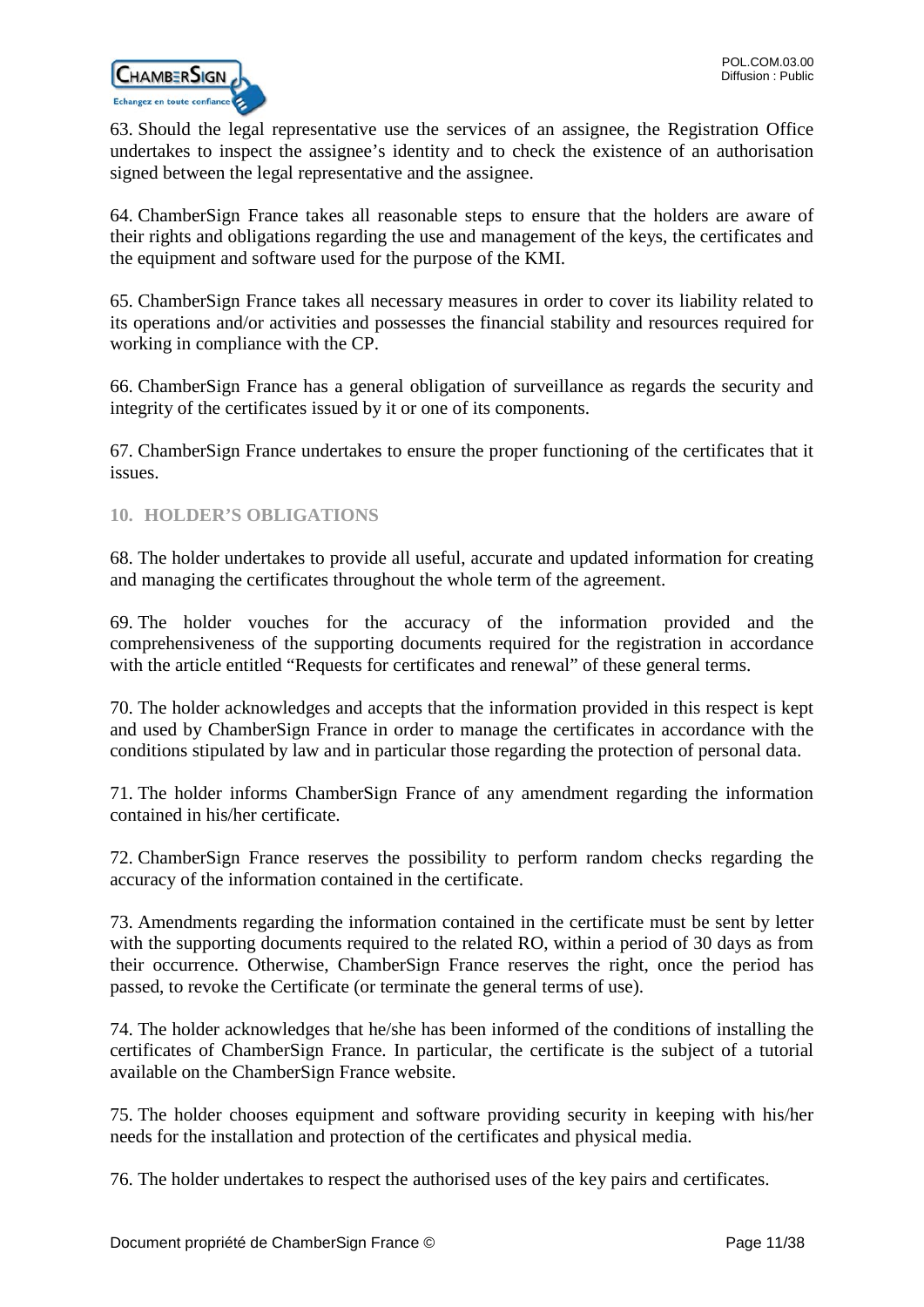77. The holder protects his/her private key by means that are adapted to his/her surroundings.

78. The holder protects his/her activation data and, where appropriate, implements it.

79. The holder protects the access to his/her certificates base.

80. The holder respects the conditions of using his/her private key and the corresponding certificate.

81. The holder must make a revocation request, immediately, of his/her certificate, sent to the Registration Office or made on the [www.chambersign.fr](http://www.chambersign.fr/) website, in the case of compromise or suspected compromise of his/her private key (or the activation data).

82. The holder undertakes not to deliver the certificate attributed to him/her or the protection codes of this certificate.

83. The holder is informed that the personal identity information may be used as elements of authentication during the revocation request.

# <span id="page-11-0"></span>**11. OBLIGATIONS OF CERTIFICATE USERS**

84. The certificate users undertake to respect these general terms.

85. The certificate users check and respect the purpose for which a certificate has been issued.

86. The certificate users check that the certificate issued by ChamberSign France is referenced at the security level and for the level of trust required by the application.

87. When the holder is not the legal representative of the entity, the user is responsible for checking that the holder, on the date of signature, has the necessary powers for binding the entity for the deed in question.

88. For each of the certificates of the certification chain, from the holder's certificate to the root certification authority, the users check the status of the certificate and in particular the digital signature of ChamberSign France, issuer of the certificate in question, and inspect the validity of this certificate.

89. The certificate users check and respect the obligations of the certificate users set forth in the applicable CP.

### <span id="page-11-1"></span>**12. LEGAL REPRESENTATIVE'S OBLIGATIONS**

90. The legal representative undertakes to respect these general terms.

91. The legal representative is responsible for managing the certificates issued to its employees or agents in relation to the subscription agreement, and undertakes to ensure that all holders of certificates issued in relation to this subscription agreement respect the related obligations and that no fraud or error is committed. In this respect, the legal representative ensures in particular that the holder: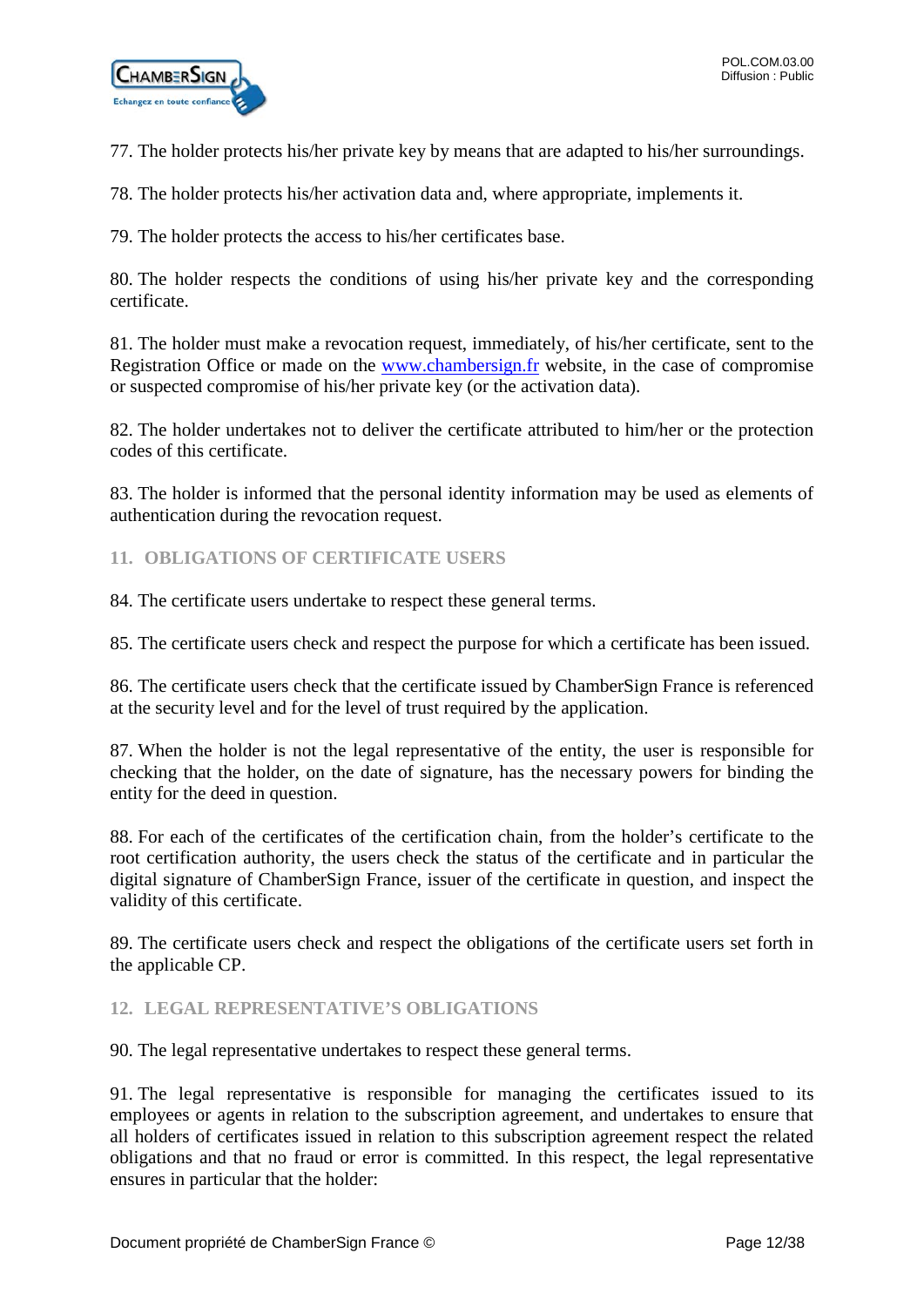

- does not use the certificates for personal purposes;
- communicates the information required for the creation of the certificate and any amendments throughout the whole term of the subscription agreement;
- respects the revocation procedure described in the article entitled "Revocation";
- keeps the confidential data secret and secure, along with the physical medium of the certificate.

92. The legal representative undertakes to provide all useful, accurate and updated information for the creation and management of the certificates throughout the whole term of the agreement.

93. The amendments regarding the information contained in the certificate must be sent by letter with the required supporting documents to the related RO, within a period of 30 days as from their occurrence. Otherwise, ChamberSign France reserves the right, once this period passed, to revoke the Certificate (or terminate the subscription agreement).

94. The legal representative guarantees the accuracy of the information provided and the comprehensiveness of the necessary supporting documents for the registration in accordance with the article entitled "Requests for certificates and Renewal" of these general terms of use.

95. The legal representative acknowledges and accepts that the information provided in this respect be kept and used by ChamberSign France in order to manage the certificates in accordance with the conditions set out by law and in particular those regarding the protection of personal data.

96. The legal representative acknowledges that it has been informed of the conditions of installing the ChamberSign France certificates. In particular, the certificate is the subject of a tutorial available on the ChamberSign France website.

97. The legal representative chooses the equipment and software providing security in keeping with their needs for the installation and protection of the certificates and physical media.

<span id="page-12-0"></span>**13. PRICE**

98. The price of the signature certification service is assessed in accordance with the pricing conditions issued by ChamberSign France.

99. The following settlement means are accepted:

- \* Cash card;
- \* Bank transfer;
- \* Cheque.

100.No discount is granted in the case of early settlement.

101.ChamberSign France reserves the right to re-invoice bank fees to the holder should the latter issue a bad cheque, along with any costs incurred due to a payment error by the holder.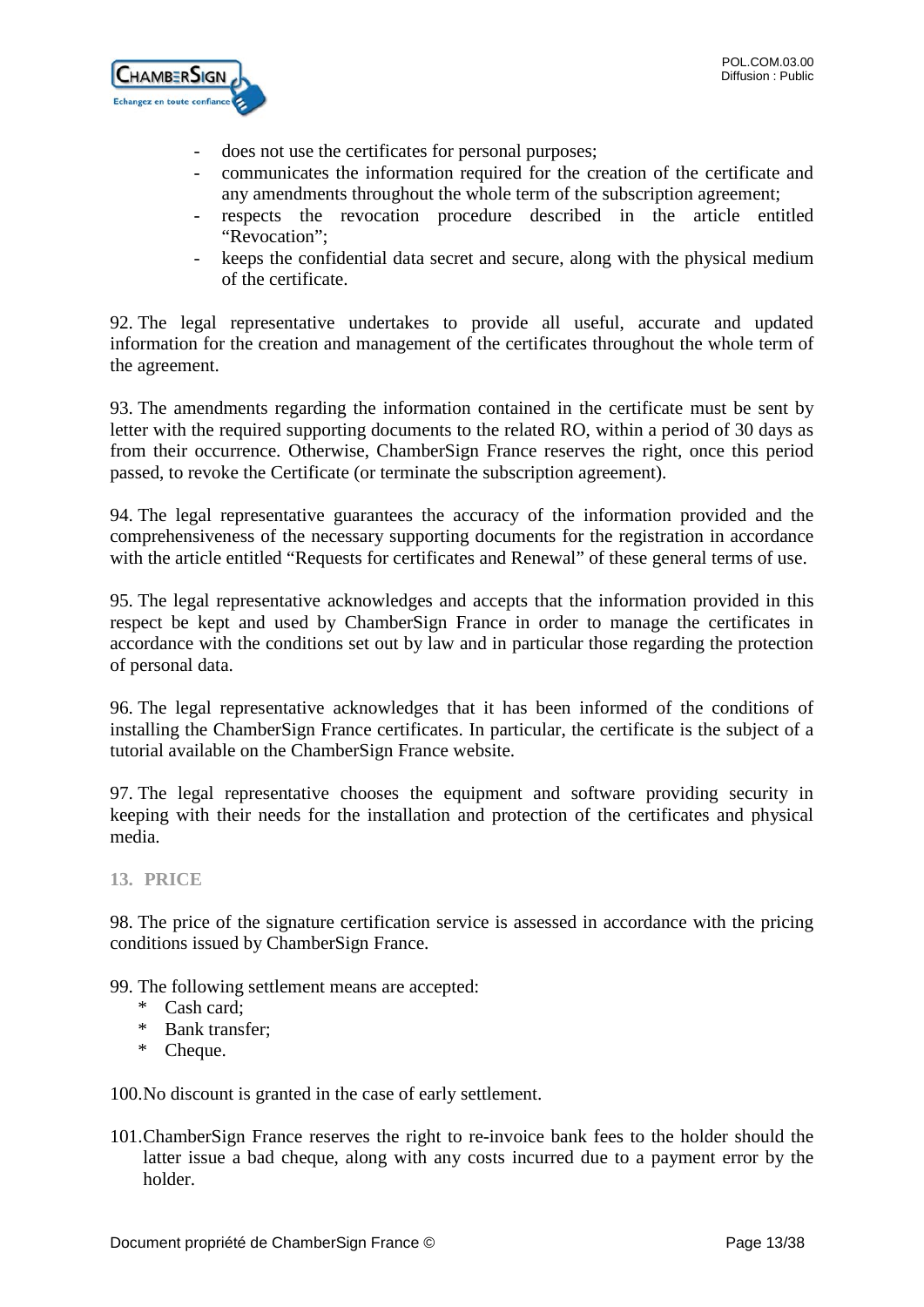- 102.The price of the certificate is settled on the date of the one-on-one meeting.
- 103.In the case of lack of settlement within the required period, an indemnity shall be owed, in accordance with law no. 2001-420, calculated on the basis of the rate applied by the European Central Bank to its most recent refinancing operation, increased by 10 percentage points.
- 104.These penalties will be applicable as from the day following the date stipulated for the settlement of the invoice and shall be payable without any reminder being required.
- 105.In the case of lack of settlement, ChamberSign France reserves the right to revoke the certificate without entitling any party to compensation or replacements.
- <span id="page-13-0"></span>**14. GUARANTEES AND EXCLUSIONS**

- 106.ChamberSign France guarantees and maintains the coherency of its CPS with its CP.
- 107.ChamberSign France undertakes to protect and guarantee the integrity and confidentiality of its secret and/or private keys.
- 108.ChamberSign France guarantees the security of the keys that it provides.

<span id="page-13-2"></span>**14.2 EXCLUSIONS**

- 109.ChamberSign France does not, under any circumstances, guarantee the content of the messages signed by using its certificate, and only the holder is liable in relation to third parties for the content of its messages sent.
- <span id="page-13-3"></span>**15. LIABILITY**
- 110.ChamberSign France is liable for the compliance of its certification policy with the requirements issued by the Standard-CP.
- 111.ChamberSign France bears the cost of any damaging consequences as a result of failure by it or one of its components to respect its CP.
- 112.In addition, ChamberSign France acknowledges that its liability is incurred in the case of fault or negligence, by itself or one of its components, of any kind and seriousness whatsoever, which may lead to holders' personal data being read, altered or misused for fraudulent purposes, whether this data is contained or in transit in the ChamberSign France certificate management applications.
- 113.It is responsible for maintaining the level of security of the technical infrastructure that it uses for providing its services.
- 114.Any amendment leading to an impact on the level of security provided must be approved by the CA's high-level ruling bodies.

<span id="page-13-1"></span>**<sup>14.1</sup> GUARANTEES**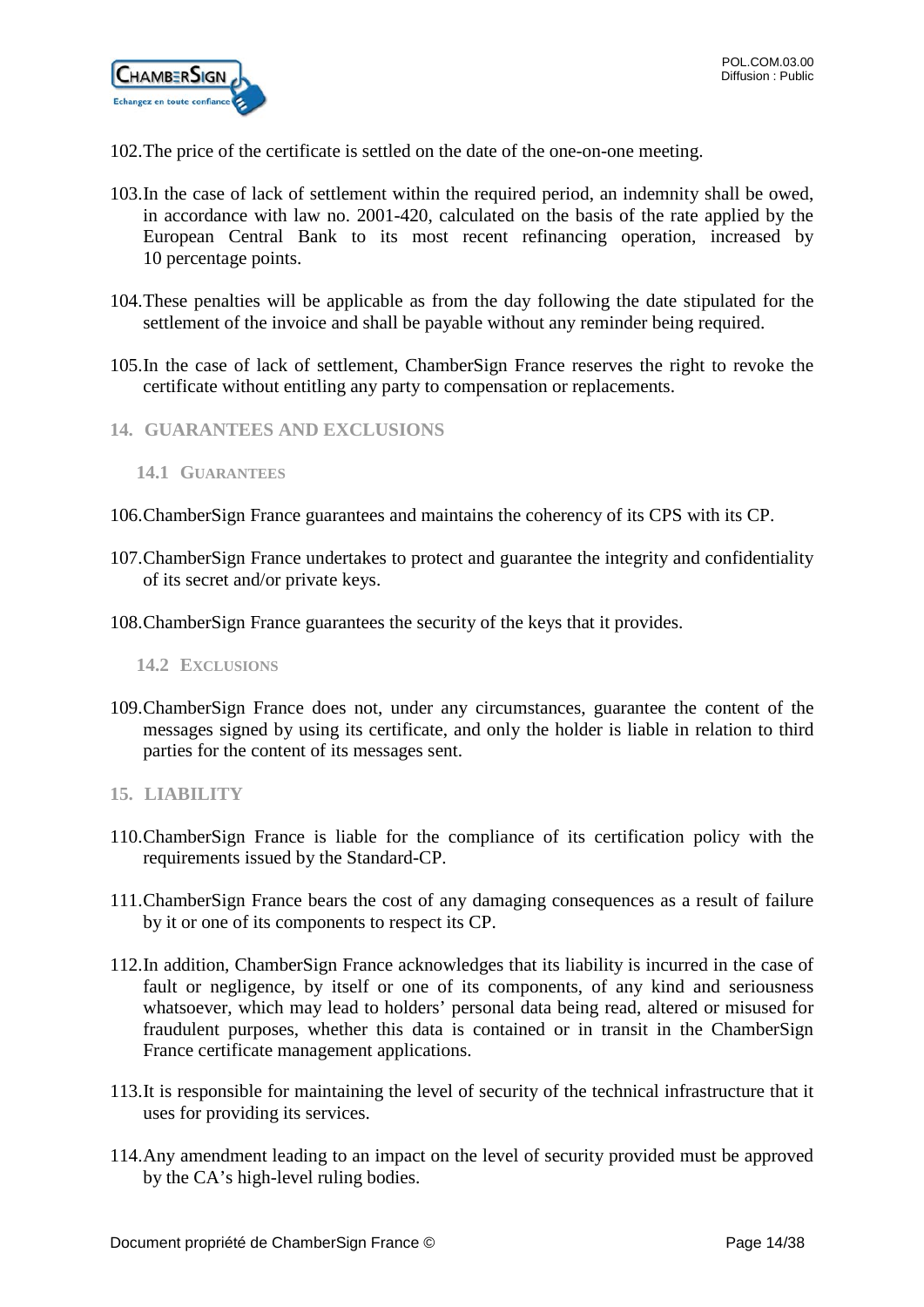

- 115.Only the relevant information of the CP implemented by the CA is shown in the general terms of use.
- 116.ChamberSign France may not be held liable for the prejudice caused by a use of the certificate that exceeds the limits of the authorised use and the upper limit of the transactions as stipulated in these general terms.
- 117.ChamberSign France's liability may not be incurred in the case of inaccurate information due to false declarations, false documents or the absence of information on amendments occurring in the situation of the holder, the legal representative, or the certification agent upon creating the certificate or during its validity period, whether such false declaration, false document or omission is intentional or not.
- 118.ChamberSign France does not make any commitment, or take on any liability as regards the consequences of delays in transmission, alteration, errors or losses of any electronic message, letter or document signed.
- 119.Without prejudice to the article entitled "Insurance", ChamberSign France may not, under any circumstances, be held liable for any consequential damage such as, for example, any financial or commercial prejudice, or loss of profits or business, caused by or resulting from the subscription or related to the use of the certificates issued by ChamberSign France.
- 120.It does not take on any commitment or liability regarding the use of a certificate by the holder, the certification agent, the legal representative or the certificate user that does not comply with these General Terms, in particular as regards the inspection procedures on the validity of the certificate during a transaction.
- 121.Furthermore, ChamberSign France may not be held liable for phenomena related to the normal wear and tear of computing media, and in particular the deterioration of the information held on the said media due to the influence of magnetic fields.
- 122.ChamberSign France may not be held liable for damage related in particular to an interruption or fault in the services and applications of the certificate user.
- 123.If the legal representative has acquired one or several physical media, ChamberSign France is only responsible for their physical issue.
- 124.In the case of a fault of the physical medium or its related device driver, CSF will cover the replacement of it.
- 125.ChamberSign France may not be held liable for the use of the private key of the holder, who has personal liability for it. Any damage related to the compromise of the private key is borne by the legal representative.
- 126.ChamberSign France may not be held liable for any illegal use of the certificate when the legal representative, certification agent or holder have not made a revocation request in accordance with these general terms.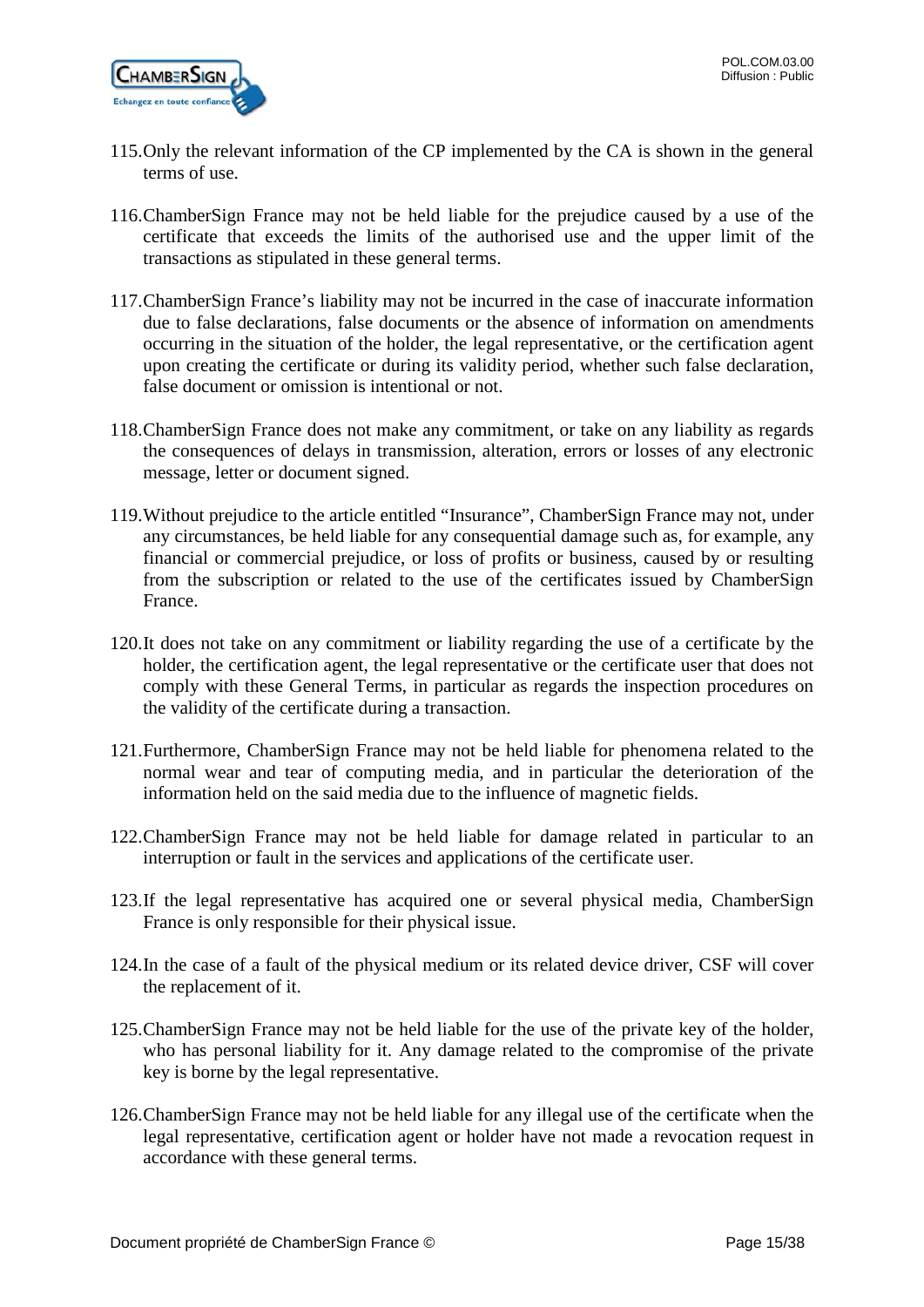

- <span id="page-15-0"></span>127.ChamberSign France has taken out an insurance policy from Gras Savoye covering the consequences of its professional civil third-party liability, for all physical, material and consequential damage resulting from its activity.
- 128.According to the terms of the insurance policy taken out by ChamberSign France, the holder may benefit from the replacement of a lost or stolen Certificate.

# <span id="page-15-1"></span>**17. CONFIDENTIALITY**

129.In relation to these general terms, all of the information is confidential and covers all information and all data provided by the parties, in writing or verbally.

130.The parties undertake to:

- treat the confidential information with the same level of protection as they apply to their own confidential information of the same importance;
- keep the information confidential and ensure that it is not revealed or likely to be revealed either directly or indirectly to any third party;
- avoid the confidential information being either copied, reproduced, duplicated, in part or in whole, when such copies, reproductions or duplications are not directly related to the performance of these general terms.
- <span id="page-15-2"></span>**18. INTELLECTUAL PROPERTY**
- 131.The parties declare and guarantee that they have free disposal of the trademarks, names, corporate names and other distinctive signs to be used in relation to these general terms.

### <span id="page-15-3"></span>**19. PERSONAL DATA**

- 132.The personal data collated by ChamberSign France for the purpose of issuing and keeping the certificates may be directly collated from the person in question or indirectly from the legal representative or certification agent and will only be processed for the purpose for which they have been collated.
- 133.ChamberSign France represents and warrants that the collection of personal data in relation to these general terms and the processing for which it is responsible is performed in accordance with the terms of law no. 78-17 of  $6<sup>th</sup>$  January 1978 regarding IT, files and freedom.
- 134.In particular, ChamberSign France deals personally with the observation in relation to the persons involved in the collation and processing of personal data of the information specified in article 32 of the law of  $6<sup>th</sup>$  January 1978.
- 135.ChamberSign France ensures the confidentiality and security of the data collated in relation to these general terms.
- 136.However, this data may be provided to the technical operator of ChamberSign France, which respects the same confidentiality policy as ChamberSign France.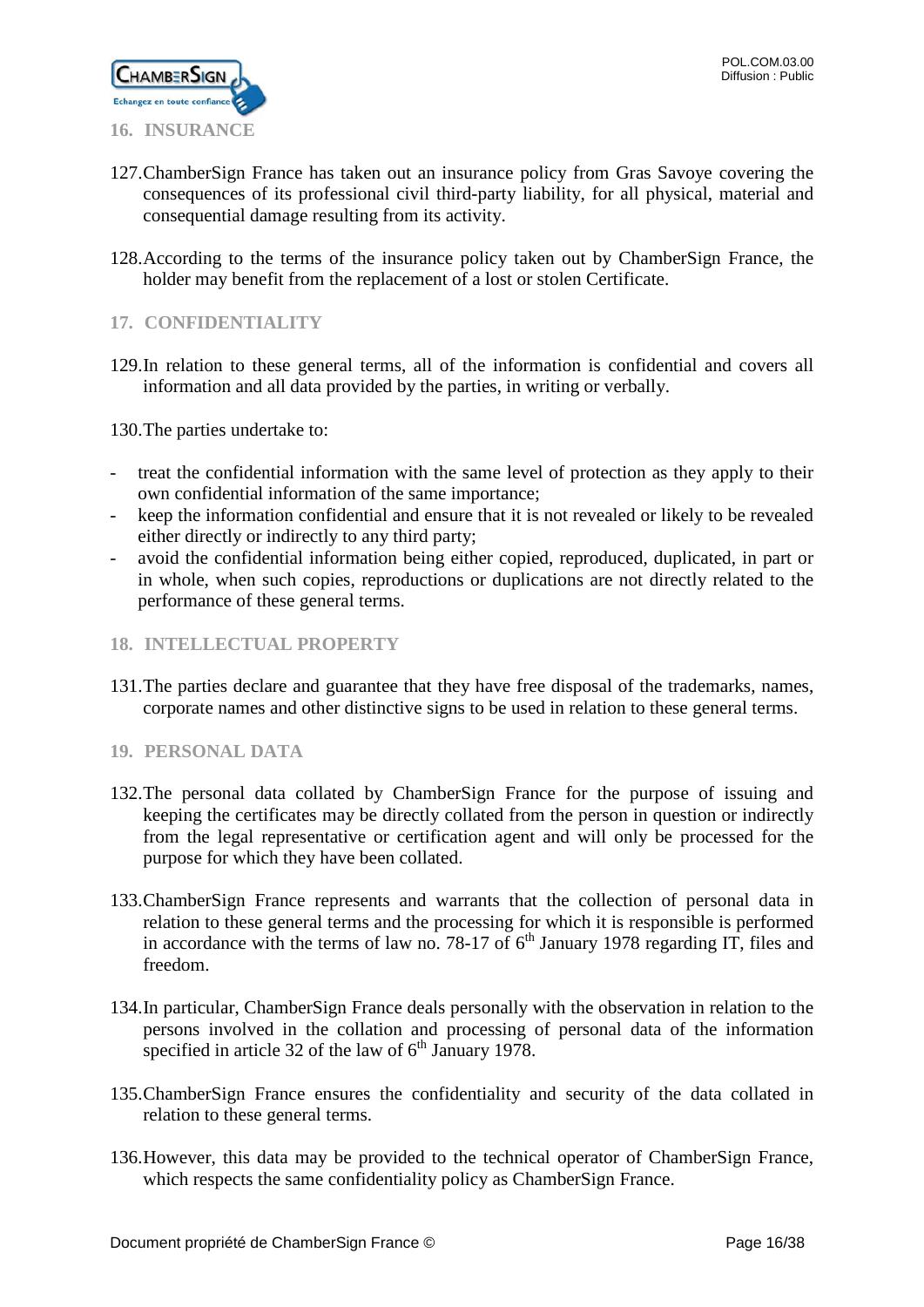

- 137.The legal representative, the certification agent and the holder may write to ChamberSign France, at the following address: ChamberSign France - 46 avenue de la Grande Armée - 75 017 Paris, in order to use their rights to access, question, oppose for legitimate grounds, and rectify the information about them and being processed by ChamberSign France, in accordance with the conditions set out by the law of  $6<sup>th</sup>$  January 1978.
- 138.The legal representative, the certification agent and the holder have the possibility of opposing, without cost and without grounds, the fact that the data about them is used for customer canvassing purposes, in particular for commercial canvassing.
- <span id="page-16-0"></span>**20. TERMINATION OF THE SUBSCRIPTION**
- 139.The legal representative, certification agent or holder may terminate the subscription at any time, without reason.
- 140.In this case, the latter may not claim the reimbursement of the amounts already paid in relation to the subscription for ChamberSign France's certification service.
- 141.ChamberSign France may terminate the subscription in advance if the legal representative, certification agent or holder do not respect the contractual obligations incumbent upon them, after formal notice sent by registered letter with confirmation of receipt, remaining unanswered after 30 days.
- 142.The subscription is terminated automatically:
- in the case of expiry of all of the certificates that have not been renewed;
- in the case of revocation of the certificates;
- in the case of lack of payment of the price of the subscription.

If, after revocation, ChamberSign France receives a new certificate request from the same person, a new file shall be created and the General Terms of Use should be signed again.

143.In the case of termination occurring before the end of the validity period related to the certificate, for reasons not attributable to ChamberSign France, the price paid by the legal representative or by the holder shall remain acquired by ChamberSign France.

### <span id="page-16-1"></span>**21. GOOD FAITH**

144.The parties agree to perform their obligations in complete good faith.

### <span id="page-16-2"></span>**22. CONSERVATION**

145.ChamberSign France shall keep the documents regarding the proof of the holders' identification inspection for the periods stipulated in the certification policy.

146. The logbooks shall be kept on site for a period of 30 days.

147. After being generated, they shall be archived quickly and at the latest within a period of one day, and for five years.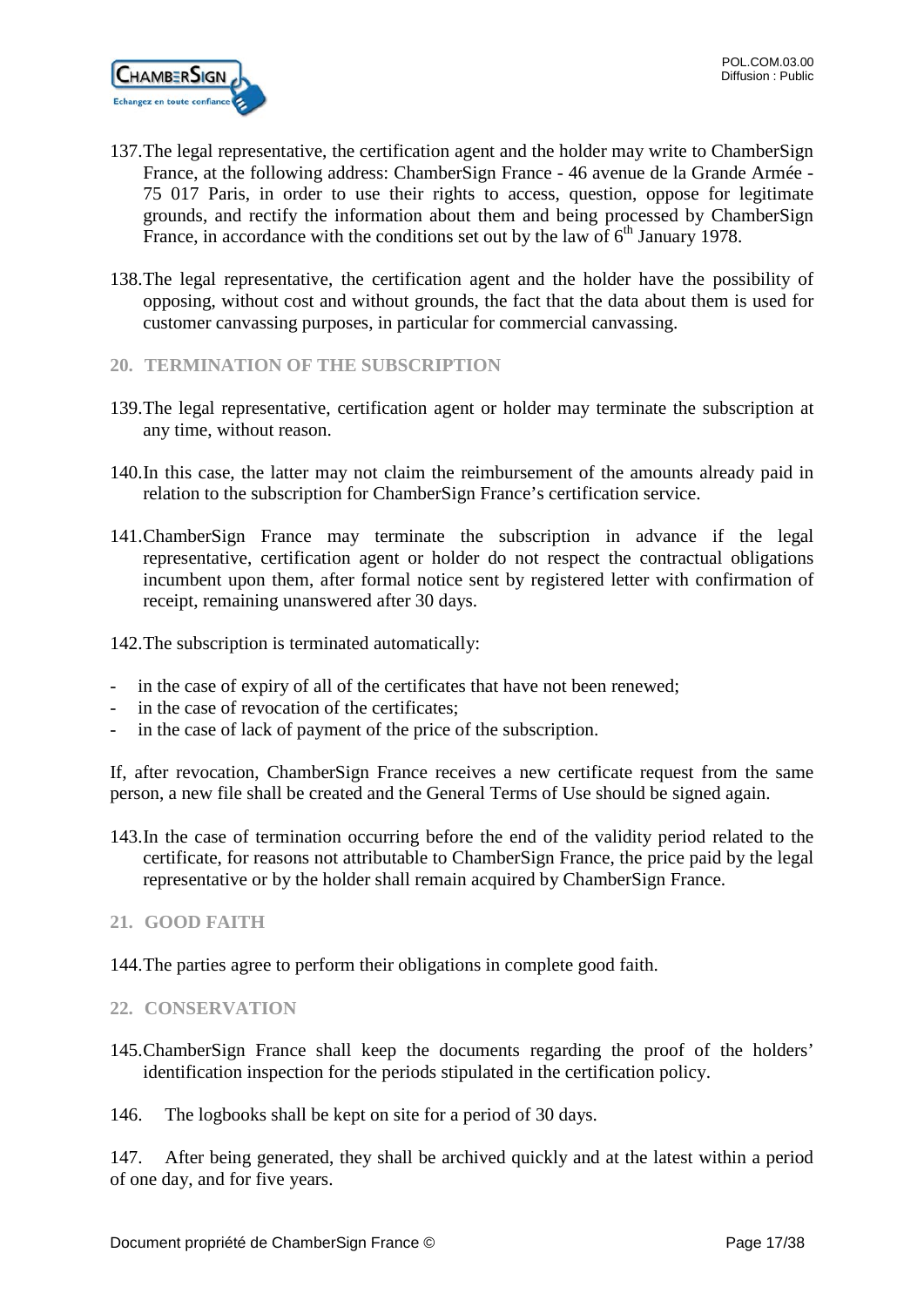- 148.The registration files are archived for a period of 5 years.
- 149.The certificates of ChamberSign France and of the holders, and the CRLs issued by ChamberSign France are archived for a period of 5 years.
- 150.As regards the documents which are archived for more than 5 years, the holder is responsible for guaranteeing the archiving of the certificate for the purpose of checking the validity of the signature.
- 151.The accepted certificate application files are archived for a period required for the purpose of supplying proof of the certification as stipulated by legal procedures, in accordance with applicable law.
- <span id="page-17-0"></span>**23. NULLITY**
- 152.Should one or several clauses of these general terms be deemed as null and void or declared as such by a law, regulation or further to a final ruling from a jurisdiction, the other clauses shall maintain their full validity except in the case of characteristics that are inseparable from the disputed clause.
- <span id="page-17-1"></span>**24. ENTIRE AGREEMENT**
- 153.The parties acknowledge that the general terms, subscription form, pricing list and certification policy of ChamberSign France and any contractual document regarding the issuance and management of the certificates constitute the whole of the agreement.
- 154.In the case of contradiction, these terms shall prevail over any other document constituting the previously-defined contractual whole.
- 155.These documents may only be amended by written rider or exchanges of correspondence dated and signed by both parties.
- <span id="page-17-2"></span>**25. LANGUAGE – BINDING VERSION**
- 156.The present general terms are translated in the English language for information purposes only. The original and binding version of the general terms shall be in the French language. In the event of any discrepancy between the French and any other version in connection with the interpretation and construction hereof, the French version shall prevail.
- <span id="page-17-3"></span>**26. DISPUTE SETTLEMENT – JURISDICTION – APPLICABLE LAW**
- 157.In the case of difficulty in interpreting and performing the terms of the contractual documents or of one of their riders, the parties decide to submit this difficulty to an outof-court procedure and/or if necessary, use the services of an appraiser.
- 158.Otherwise, cases will be referred exclusively to the judicial courts.
- 159.These general terms are governed by French law.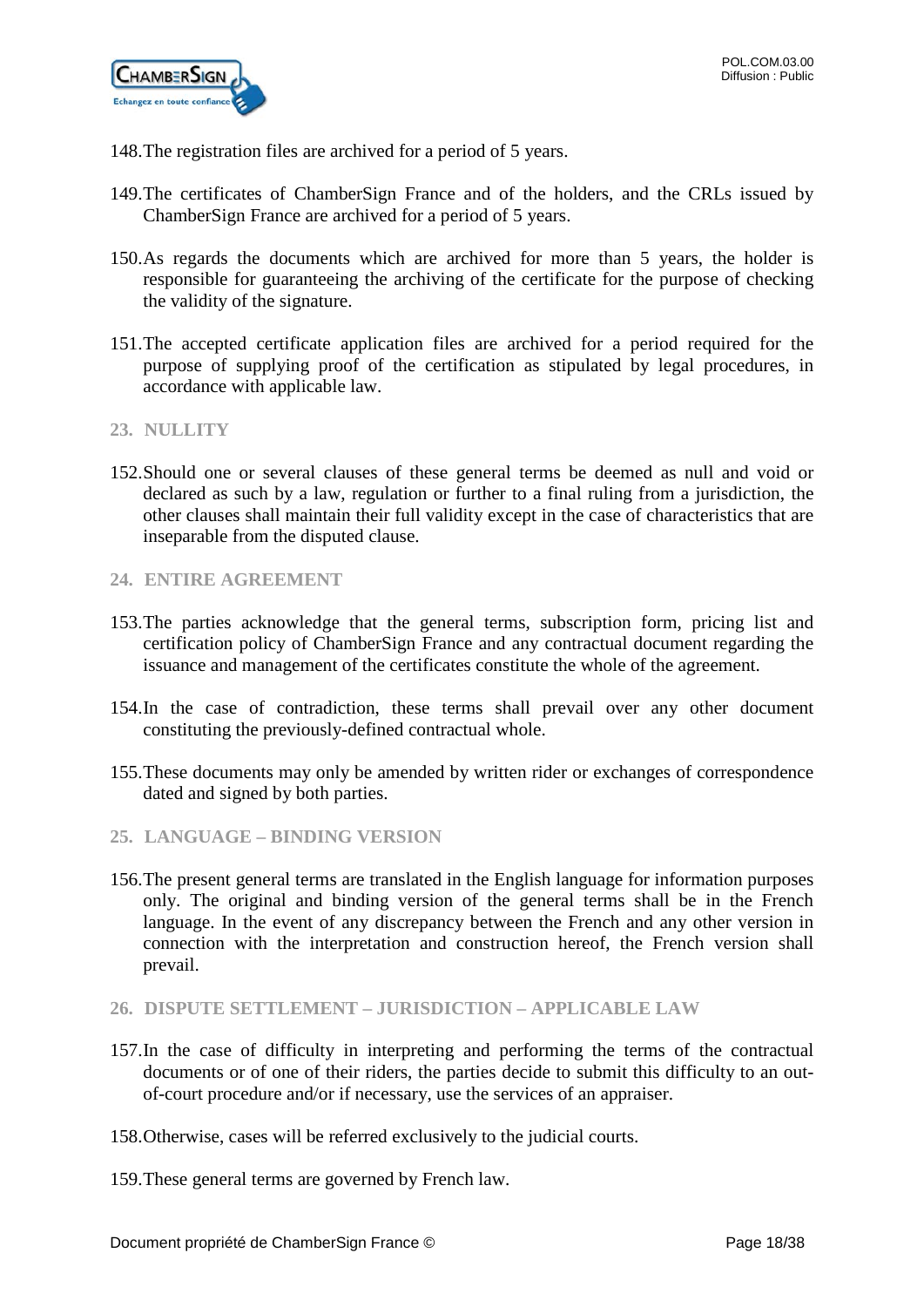

- 160.The same applies for the form and content rules, notwithstanding the places of performance of the substantial or ancillary obligations.
- 161.The French laws and standards applicable to electronic signature certificates are in particular:
	- Law no. 78-17 of  $6<sup>th</sup>$  January 1978 related to IT, files and freedom;
	- Order no. 2005-1516 of 08 12 2005 regarding electronic exchanges between users and the administrative authorities and between the administrative authorities;
	- Decree related to Order no. 2005-1516 of 08 12 2005;
	- RGS Signature Standard Certification Policy;
	- ETSI TS 102 042 VI. 3.4 (December 2007).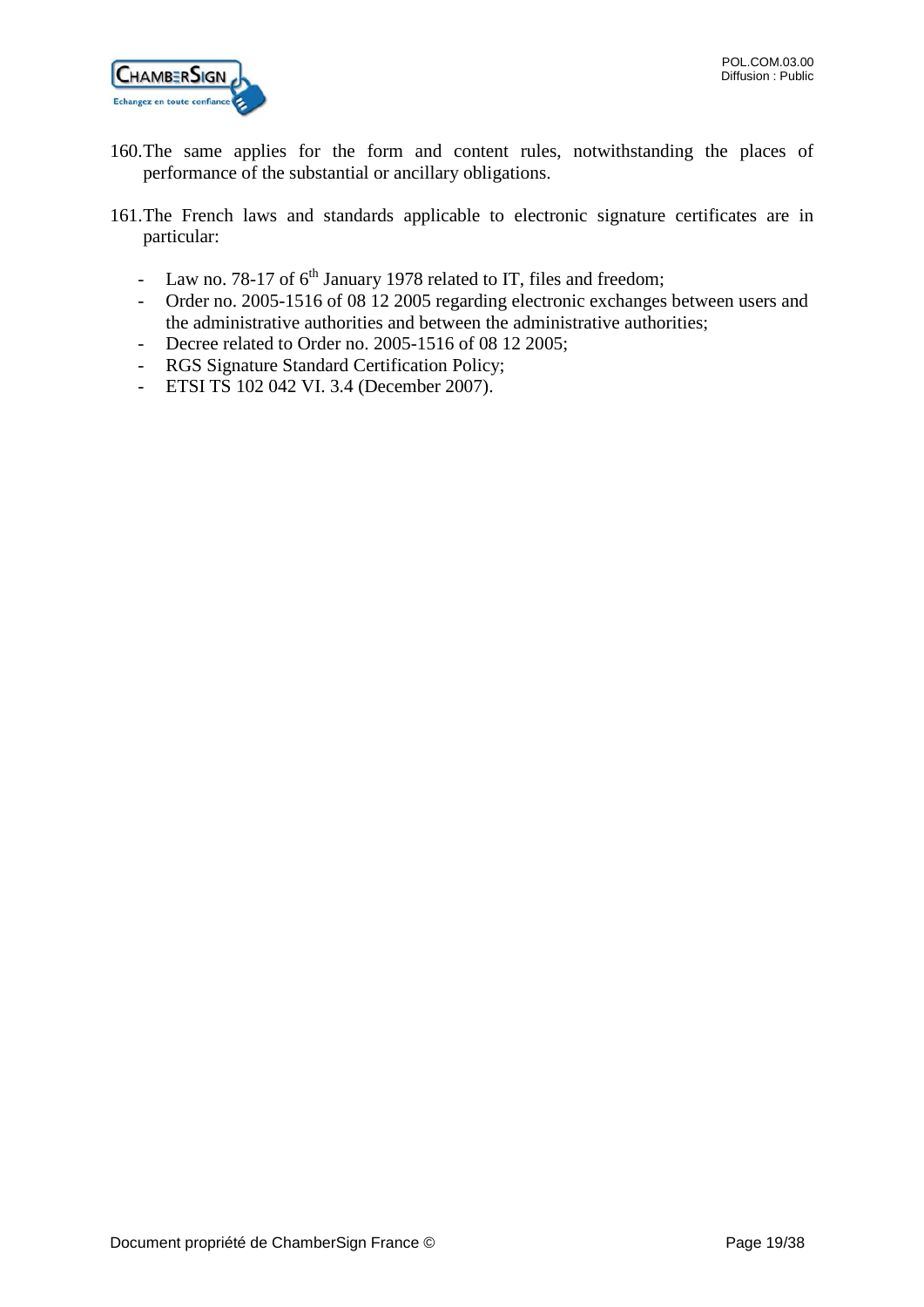

 $\overline{1}$ 

| <b>Conditions Générales d'Utilisation</b><br><b>Signitio RGS **</b><br><b>AC ChamberSign</b><br><b>ChamberSign France</b> |                                                                                                                                                                                                                                                                                                      |  |  |  |
|---------------------------------------------------------------------------------------------------------------------------|------------------------------------------------------------------------------------------------------------------------------------------------------------------------------------------------------------------------------------------------------------------------------------------------------|--|--|--|
| <b>CHAMBERSIGN</b><br>Echangez en toute confiance                                                                         |                                                                                                                                                                                                                                                                                                      |  |  |  |
| Objet du document :                                                                                                       | document est<br>lié<br>à<br>Ce.<br>la<br>hiérarchie<br>d'autorités<br>de<br>certification ChamberSign France<br>« AC CHAMBERSIGN ».<br>Il a pour objet de définir le<br>contenu et les modalités<br>d'application des services<br>de<br>certification<br>fournis<br>par<br><b>ChamberSign France</b> |  |  |  |
| <b>Version</b>                                                                                                            | 00                                                                                                                                                                                                                                                                                                   |  |  |  |
| Date de diffusion                                                                                                         | 04/02/2011                                                                                                                                                                                                                                                                                           |  |  |  |
| <b>Type de diffusion</b>                                                                                                  | Public                                                                                                                                                                                                                                                                                               |  |  |  |

# **VERSION ORIGINALE FRANCAISE**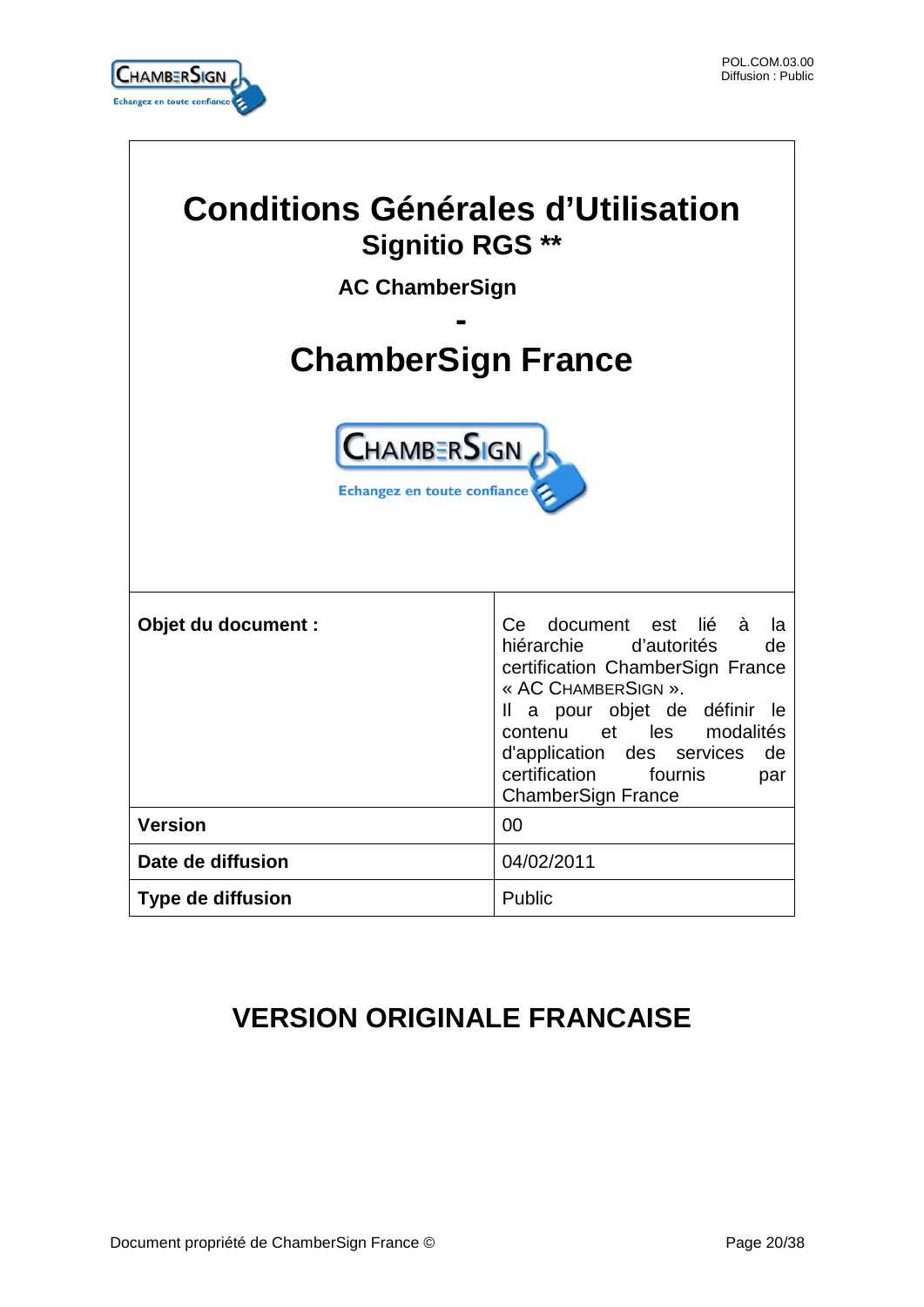

# TABLE DES MATIERES

### **VERSION ORIGINALE EN FRANCAIS**

| 1.                                                   | <b>PREAMBULE</b>                                                                                                                                                                                                                                                           | 23                                           |
|------------------------------------------------------|----------------------------------------------------------------------------------------------------------------------------------------------------------------------------------------------------------------------------------------------------------------------------|----------------------------------------------|
| 2.                                                   | <b>DEFINITIONS</b>                                                                                                                                                                                                                                                         | 23                                           |
| 3.                                                   | <b>OBJET</b>                                                                                                                                                                                                                                                               | 25                                           |
| 4.                                                   | <b>DUREE - ENTREE EN VIGUEUR</b>                                                                                                                                                                                                                                           | 25                                           |
| 5.                                                   | <b>DEMANDE DE CERTIFICATS ET RENOUVELLEMENT</b>                                                                                                                                                                                                                            | 26                                           |
| 5.1<br>5.2<br>5.3<br>5.4<br>5.5<br>5.6<br>5.7<br>5.8 | ENREGISTREMENT DES DOSSIERS DE DEMANDE DE CERTIFICAT<br><b>VERIFICATION DE LA DEMANDE</b><br><b>REJET DE LA DEMANDE</b><br>DELIVRANCE DU CERTIFICAT<br><b>ACCEPTATION DU CERTIFICAT</b><br><b>ASSISTANCE</b><br><b>RENOUVELLEMENT</b><br><b>MODIFICATION DU CERTIFICAT</b> | 26<br>26<br>26<br>26<br>27<br>27<br>27<br>28 |
| 6.                                                   | <b>CONDITIONS D'USAGE DES CERTIFICATS ET LIMITES</b>                                                                                                                                                                                                                       | 28                                           |
| 7.                                                   | PROCEDURE DE VERIFICATION DES CERTIFICATS                                                                                                                                                                                                                                  | 28                                           |
| 8.                                                   | <b>REVOCATION DU CERTIFICAT</b>                                                                                                                                                                                                                                            | 28                                           |
| 9.                                                   | <b>OBLIGATIONS DE CHAMBERSIGN</b>                                                                                                                                                                                                                                          | 29                                           |
| 10.                                                  | <b>OBLIGATIONS DU PORTEUR</b>                                                                                                                                                                                                                                              | 30                                           |
| 11.                                                  | <b>OBLIGATIONS DES UTILISATEURS DE CERTIFICATS</b>                                                                                                                                                                                                                         | 31                                           |
| 12.                                                  | <b>OBLIGATIONS DU REPRESENTANT LEGAL</b>                                                                                                                                                                                                                                   | 32                                           |
| 13.                                                  | <b>PRIX</b>                                                                                                                                                                                                                                                                | 33                                           |
| 14.                                                  | <b>GARANTIES ET LIMITES DE GARANTIES</b>                                                                                                                                                                                                                                   | 33                                           |
| 14.1<br>14.2                                         | <b>GARANTIES</b><br><b>LIMITES DE GARANTIE</b>                                                                                                                                                                                                                             | 33<br>33                                     |
| 15.                                                  | <b>RESPONSABILITE</b>                                                                                                                                                                                                                                                      | 33                                           |
| 16.                                                  | <b>ASSURANCE</b>                                                                                                                                                                                                                                                           | 35                                           |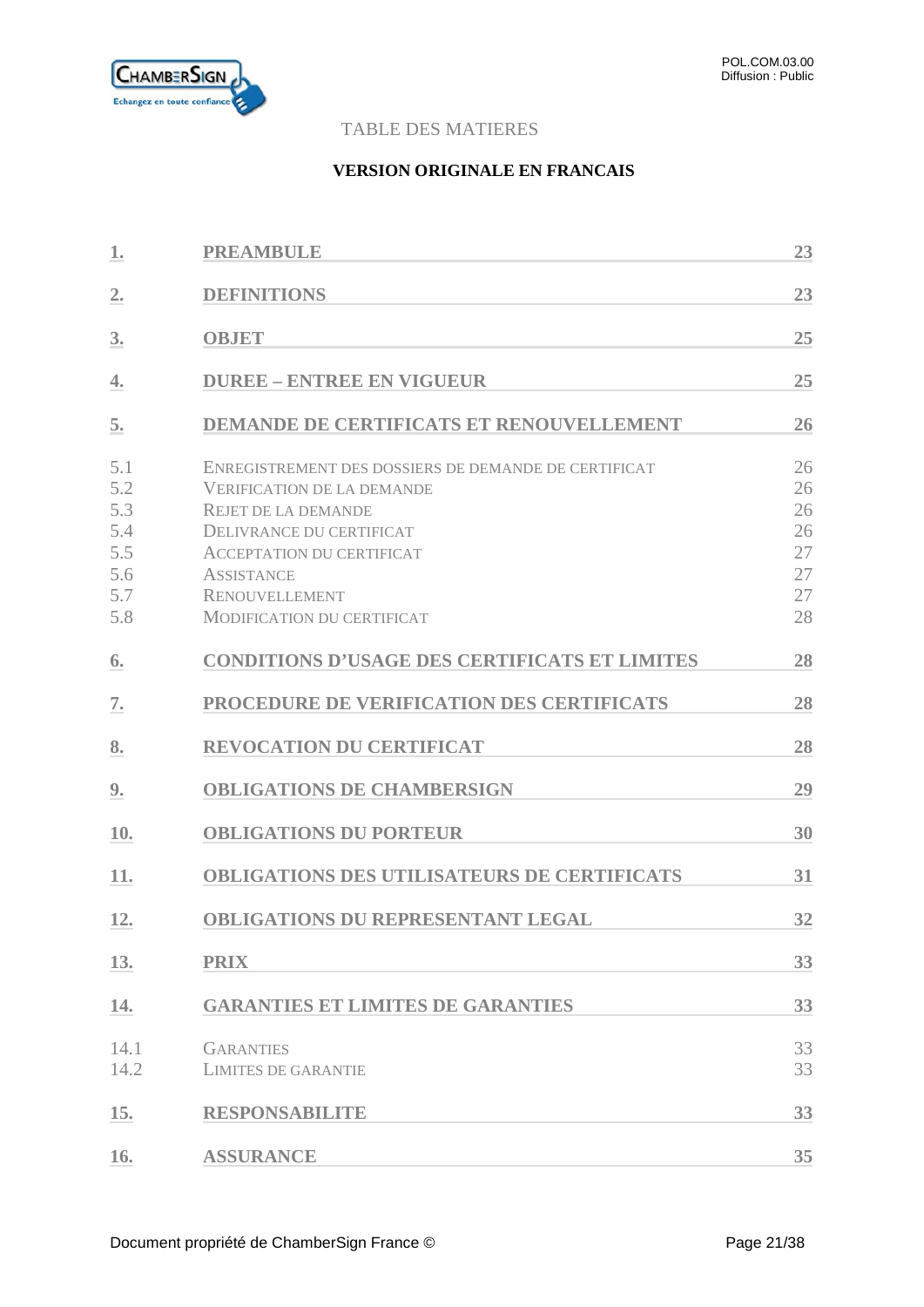| LHAMBERSIGN<br>Echangez en toute confiance |                                                                          | POL.COM.03.00<br>Diffusion: Public |
|--------------------------------------------|--------------------------------------------------------------------------|------------------------------------|
| 17.                                        | <b>CONFIDENTIALITE</b>                                                   | 35                                 |
| 18.                                        | PROPRIETE INTELLECTUELLE                                                 | 35                                 |
| 19.                                        | <b>DONNEES A CARACTERE PERSONNEL</b>                                     | 36                                 |
| 20.                                        | <b>RESILIATION DE L'ABONNEMENT</b>                                       | 36                                 |
| 21.                                        | <b>BONNE FOI</b>                                                         | 37                                 |
| 22.                                        | <b>CONSERVATION</b>                                                      | 37                                 |
| 23.                                        | NULLITE                                                                  | 37                                 |
| 24.                                        | <b>INTEGRALITE</b>                                                       | 38                                 |
| 24.                                        | <b>LANGAGE - VERSION FAISANT FOI</b>                                     | 38                                 |
| 26.<br><b>APPLICABLE</b>                   | - TRIBUNAL COMPETENT<br><b>REGLEMENT</b><br><b>DES</b><br><b>LITIGES</b> | LOI<br>38                          |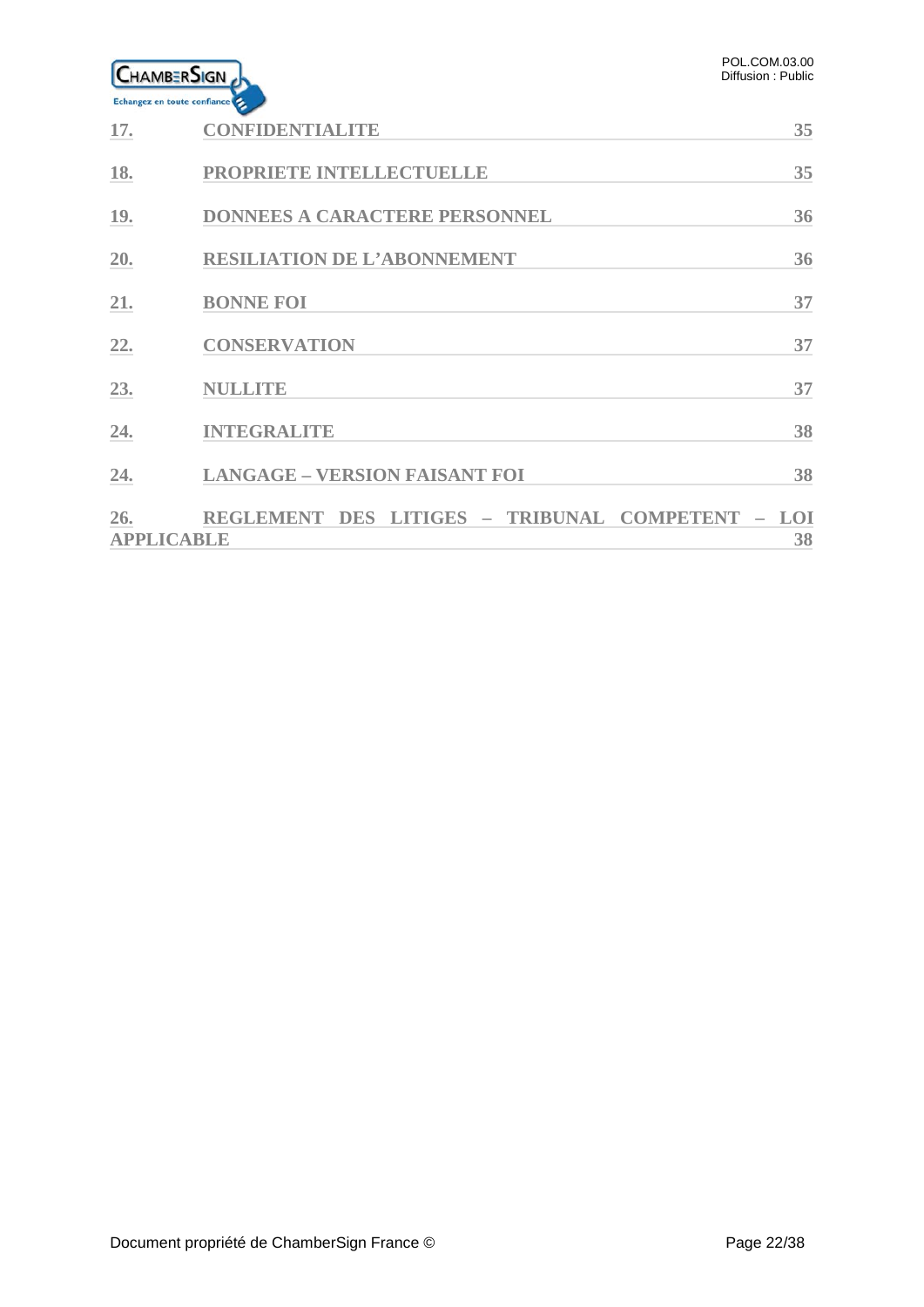

<span id="page-22-0"></span>1. ChamberSign France met à la disposition du représentant légal, du porteur et de l'utilisateur du certificat des services de certification.

2. Toute utilisation des services proposés suppose la consultation et l'acceptation sans réserve des présentes conditions générales.

3. Le représentant légal, le porteur et l'utilisateur du certificat reconnaissent avoir lu, compris et approuvé les présentes conditions générales ainsi que la politique de certification du certificat Signitio RGS \*\* de l'AC ChamberSign 1.2.250.1.96.1.6.3.1, acceptent pleinement leur contenu et reconnaissent être liés par la totalité de leurs dispositions.

4. Le représentant légal, le porteur et l'utilisateur du certificat reconnaissent disposer de la compétence et des moyens nécessaires pour utiliser des certificats.

5. L'utilisateur du certificat reconnaît avoir vérifié que la configuration informatique utilisée est parfaitement sécurisée et qu'elle ne contient aucun virus et qu'elle est en parfait état de fonctionnement.

6. Le représentant légal, le porteur et l'utilisateur du certificat reconnaissent avoir pris connaissance de la nature, de la destination et des modalités d'utilisation des certificats et avoir sollicité et obtenu les informations nécessaires pour utiliser les certificats en toute connaissance de cause.

# <span id="page-22-1"></span>**2. DEFINITIONS**

7. Les termes ci-dessous définis auront entre les parties la signification suivante :

- « application utilisatrice » : services applicatifs utilisant des certificats émis par ChamberSign France pour des besoins de signature du porteur ;

- « autorité de certification » ou « AC » : personne morale qui, au sein d'un prestataire de service de certification électronique (PSCE) a en charge, au nom et sous la responsabilité de celui-ci, l'application d'une politique de certification et a qualité pour émettre des certificats électroniques au titre de cette politique de certification. Elle est désignée ci-après par les termes « ChamberSign France». Elle est qualifiée au sens de l'article 7 du décret n°2001-272 du 30 Mars 2001 pris pour l'application de l'article 1316-4 du Code civil et relatif à la signature électronique ;

- « autorité d'enregistrement déléguée » ou « AED » : intervient uniquement lors de la réalisation du face-à-face avec le porteur et la remise du support de clé ;

**-** « bi-clé » : couple de clés composé d'une clé publique et d'une clé privée, généré dans le cadre d'une infrastructure de type PKI (solutions techniques basées sur la cryptographie à clés publiques) ;

**-** « bureau d'enregistrement » ou « BE » : vérifie les informations d'identification du futur porteur d'un certificat, ainsi qu'éventuellement d'autres attributs spécifiques, avant de transmettre la demande correspondante à la fonction adéquate de l'IGC ;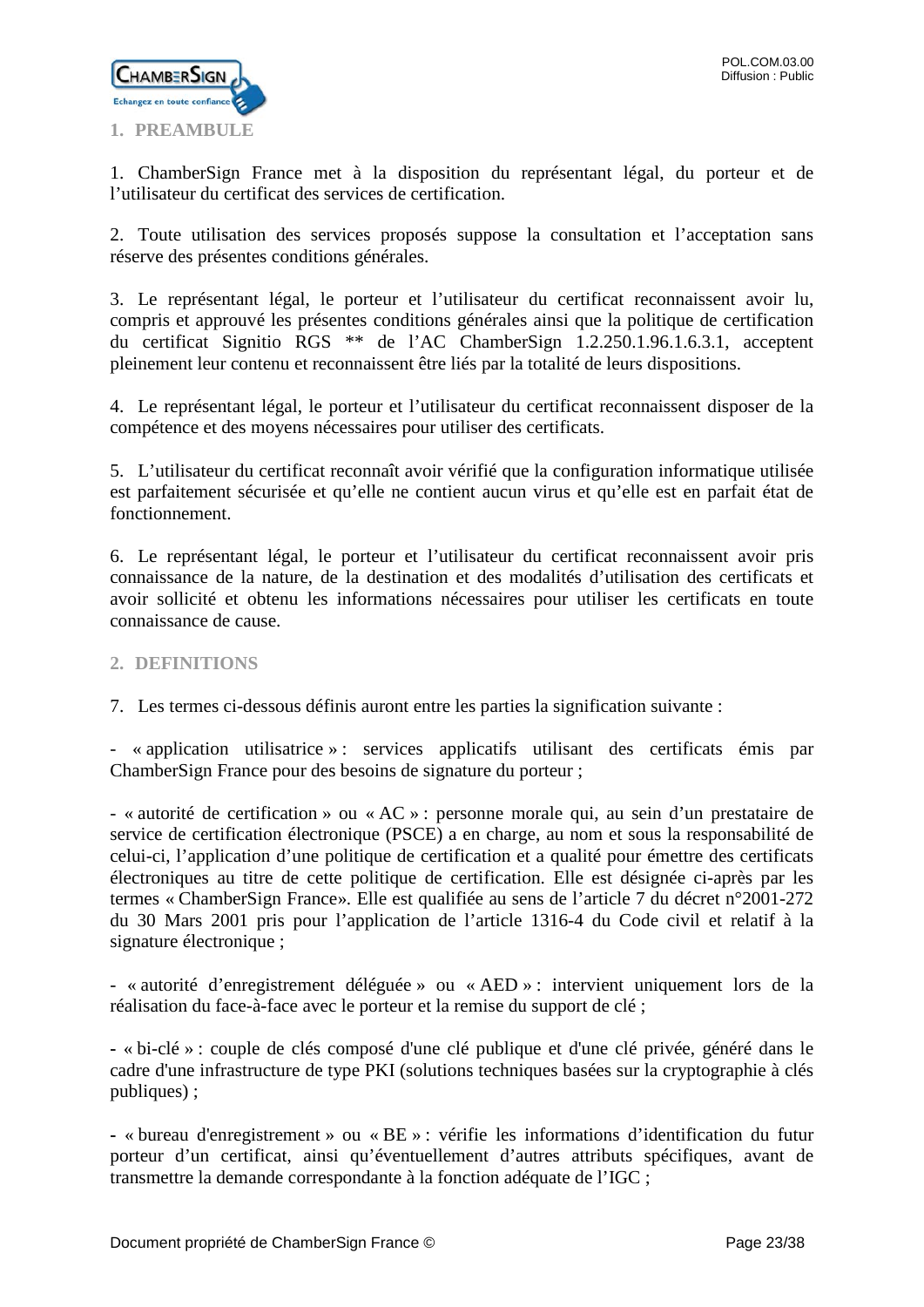

- « certificat » : fichier électronique attestant qu'une bi-clé appartient au porteur ou à l'élément matériel ou logiciel identifié dans le certificat. Le certificat est signé par l'autorité de certification ;

- « compromission » : divulgation ou suspicion de divulgation ou de perte d'informations confidentielles résultant de la violation d'une mesure de sécurité et conduisant à une possible perte de confidentialité et/ou d'intégrité des données considérées ;

- « déclaration des pratiques de certification **» :** texte définissant les pratiques utilisées par une autorité de certification pour émettre des certificats et plus largement les pratiques de toutes les composantes de l'autorité de certification dans l'ensemble du cycle de vie d'un certificat ; ci-après dénommée « DPC » ;

**-** « données confidentielles » : données strictement personnelles au porteur qui devront être impérativement gardées secrètes et qui sont : la clé privée du certificat, le code de retrait et le code d'activation de la clé privée ;

- « entité » : autorité administrative ou entreprise au sens le plus large, c'est-à-dire également les personnes morales de droit privé de type associations ;

- « infrastructure de gestion des clés » : ensemble de composantes, fonctions et procédures dédiées à la gestion de clés cryptographiques et de leurs certificats utilisés par des services de confiance ; ci-après dénommée « IGC » ;

- « LAR » : liste des certificats d'autorité de certification révoqués ;

- «LCR » : liste des certificats révoqués ;

- « mandataire de certification » : personne désignée par le représentant légal de l'entité cliente aux fins de recueillir les pièces des dossiers de demande de certificats, de réaliser la reconnaissance en face à face avec les porteurs et d'effectuer les demandes de révocation des certificats ;

- « OID » : numéro d'identifiant objet identifiant la politique de certification de l'autorité de certification ;

**-** « politique de certification » : ensemble de règles, identifié par un nom (OID), définissant les exigences auxquelles ChamberSign France se conforme dans le cadre des présentes et indiquant l'applicabilité d'un certificat à une communauté particulière et/ou à une classe d'applications avec des exigences de sécurité communes ; ci-après dénommée « PC » ;

**-** « porteur » **:** personne physique identifiée dans le certificat et qui est le détenteur de la clé privée correspondant à la clé publique qui est dans ce certificat ;

**-** « révocation » **:** action effectuée par le porteur, le mandataire, un représentant légal de l'entité ou ChamberSign France qui a pour but l'extinction de la validité du certificat. Cette action peut être effectuée suite à un changement des informations contenues dans le certificat ou en cas de compromission. De fait, un certificat qui a fait l'objet d'une révocation est inscrit sur la LCR (liste des certificats révoqués) ;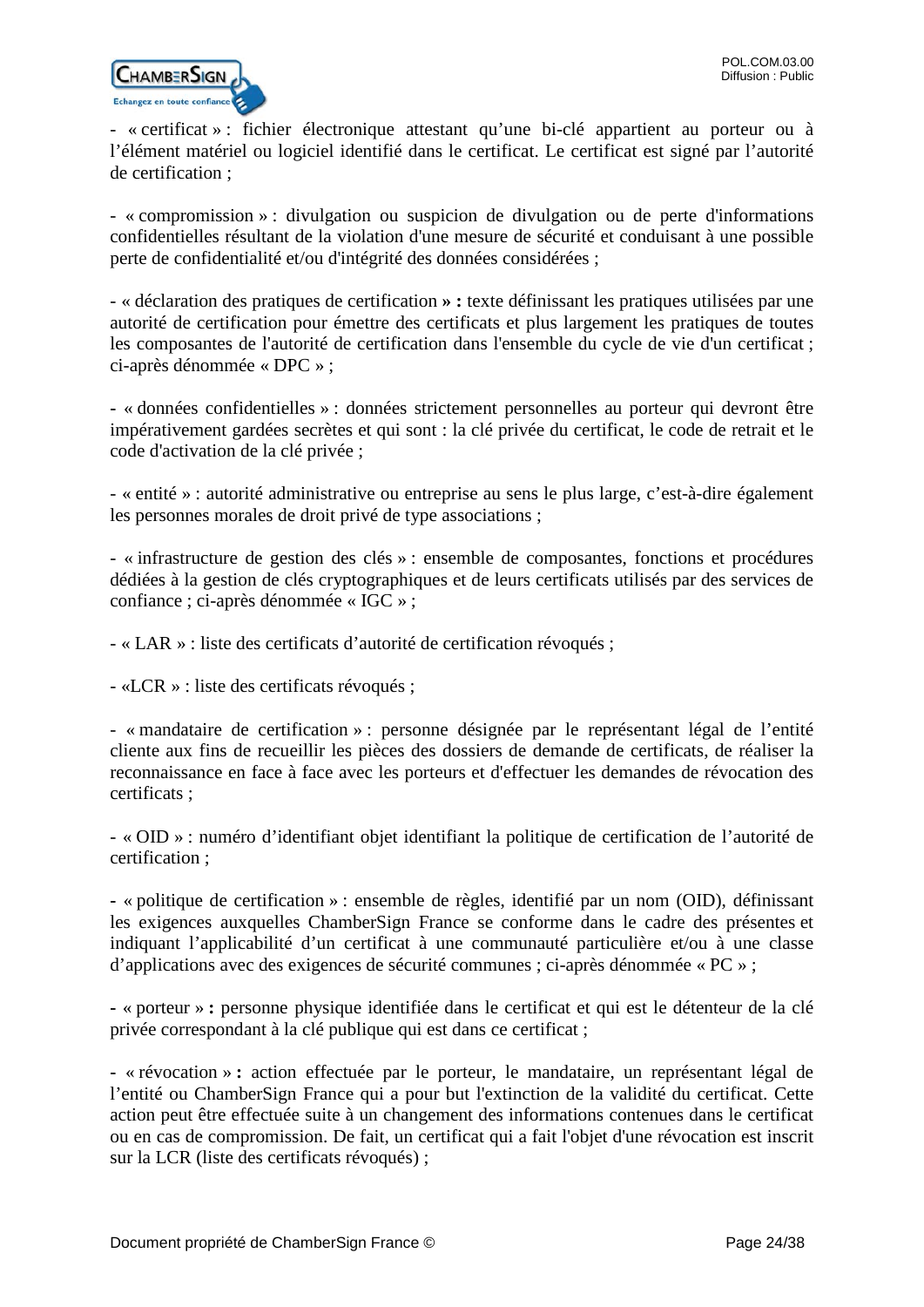

**-** « signature électronique » : usage d'un procédé fiable d'identification garantissant son lien avec l'acte auquel elle s'attache, conformément à la législation applicable ;

- « utilisateur du certificat » : entité ou personne physique qui reçoit un certificat et qui s'y fie pour vérifier une signature électronique provenant du porteur du certificat ; Exemple : destinataire d'un mail signé ou signataire d'un contrat signé électroniquement.

### <span id="page-24-0"></span>**3. OBJET**

8. Les présentes conditions générales ont pour objet de définir le contenu et les modalités d'application des services de certification fournis par ChamberSign France en tant qu'autorité de certification aux porteurs, représentant légal, AED et mandataire de certification, ainsi que de préciser les engagements et obligations de ces différents acteurs.

### <span id="page-24-1"></span>**4. DUREE – ENTREE EN VIGUEUR**

9. Les présentes conditions générales d'utilisation sont opposables au représentant légal, au porteur et au mandataire de certification, le cas échéant, dès leur acceptation par ces derniers. Ils se portent forts du respect de ces conditions générales par l'utilisateur du certificat.

10. Les présentes conditions générales sont opposables pendant toute la durée de mise en ligne des services, sans préjudice de leurs éventuelles mises à jour.

11. ChamberSign France s'engage à communiquer au représentant légal, au porteur et au mandataire de certification, le cas échéant, les nouvelles conditions générales d'utilisation.

12. Toute utilisation des services par le représentant légal, le porteur et le mandataire après les modifications des conditions générales vaut acceptation par ces derniers des nouvelles conditions générales.

13. Les conditions générales d'utilisation entrent en vigueur à leur signature.

14. La fourniture des services de certification est subordonnée au paiement du prix convenu.

15. Les conditions générales d'utilisation sont conclues pour une durée de trois ans.

16. Les présentes conditions générales d'utilisation sont reconductibles automatiquement une fois, pour une durée de trois ans.

17. En cas de non reconduction ou lorsque l'entité cliente ne s'est pas acquittée du prix de renouvellement, les présentes conditions générales sont résiliées de plein droit.

18. Les certificats ne sont alors plus utilisables et font l'objet d'une révocation par ChamberSign France après information de l'entité cliente.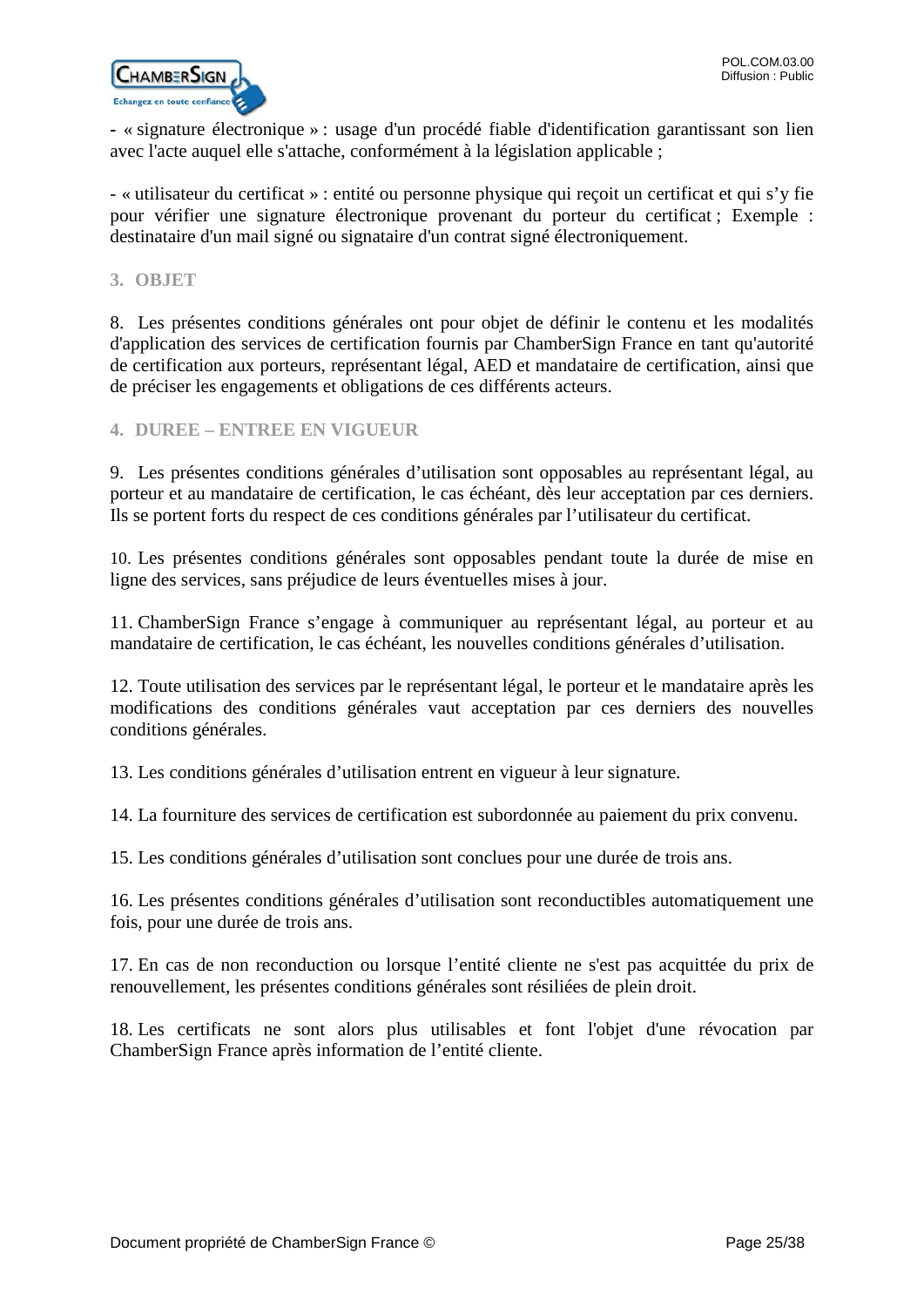

# <span id="page-25-0"></span>**5. DEMANDE DE CERTIFICATS ET RENOUVELLEMENT**

#### <span id="page-25-1"></span>**5.1 ENREGISTREMENT DES DOSSIERS DE DEMANDE DE CERTIFICAT**

19. Le dossier de demande de certificat déposé auprès de ChamberSign France comprend au moins les éléments suivants :

- une demande de certificat écrite signée, et datée de moins de trois mois, par le futur porteur et, s'il est différent, par le représentant légal ou son délégataire ou le mandataire de certification ;
- un document officiel d'identité en cours de validité du futur porteur comportant une photographie d'identité présenté à ChamberSign France qui en conserve une copie ;
- un document officiel d'identité en cours de validité du signataire de la demande comportant une photographie d'identité présenté à ChamberSign France qui en conserve une copie ;
- les conditions générales d'utilisation signées.

20. Le porteur ou le représentant légal de l'entité ainsi que le mandataire peuvent faire une demande de certificat en remplissant le formulaire de demande de certificat sur le site Internet de ChamberSign France : [www.chambersign.fr.](http://www.chambersign.fr/)

21. Ils envoient ensuite les pièces justificatives nécessaires par courrier ou se présentent directement au bureau d'enregistrement.

22. Les pièces justificatives à joindre lors d'une demande initiale de certificat sont précisées par le formulaire d'abonnement.

<span id="page-25-2"></span>**5.2 VERIFICATION DE LA DEMANDE**

23. Le bureau d'enregistrement réalise les opérations suivantes :

- vérifie et valide l'identité du futur porteur ;
- vérifie la cohérence des justificatifs présentés ;
- s'assure que le futur porteur a pris connaissance des modalités applicables pour l'utilisation du certificat déterminées par les présentes.

<span id="page-25-3"></span>**5.3 REJET DE LA DEMANDE**

24. En cas de pièces manquantes et après relance quant à la communication de ces pièces, le bureau d'enregistrement se réserve le droit de rejeter la demande de certificat.

25. Il en informe le porteur, le mandataire de certification ou le représentant légal de l'entité.

<span id="page-25-4"></span>**5.4 DELIVRANCE DU CERTIFICAT**

26. Après authentification de l'origine et vérification de l'intégrité de la demande provenant du bureau d'enregistrement, ChamberSign France génère le certificat, la bi-clé du porteur, son dispositif de signature, les codes d'activation…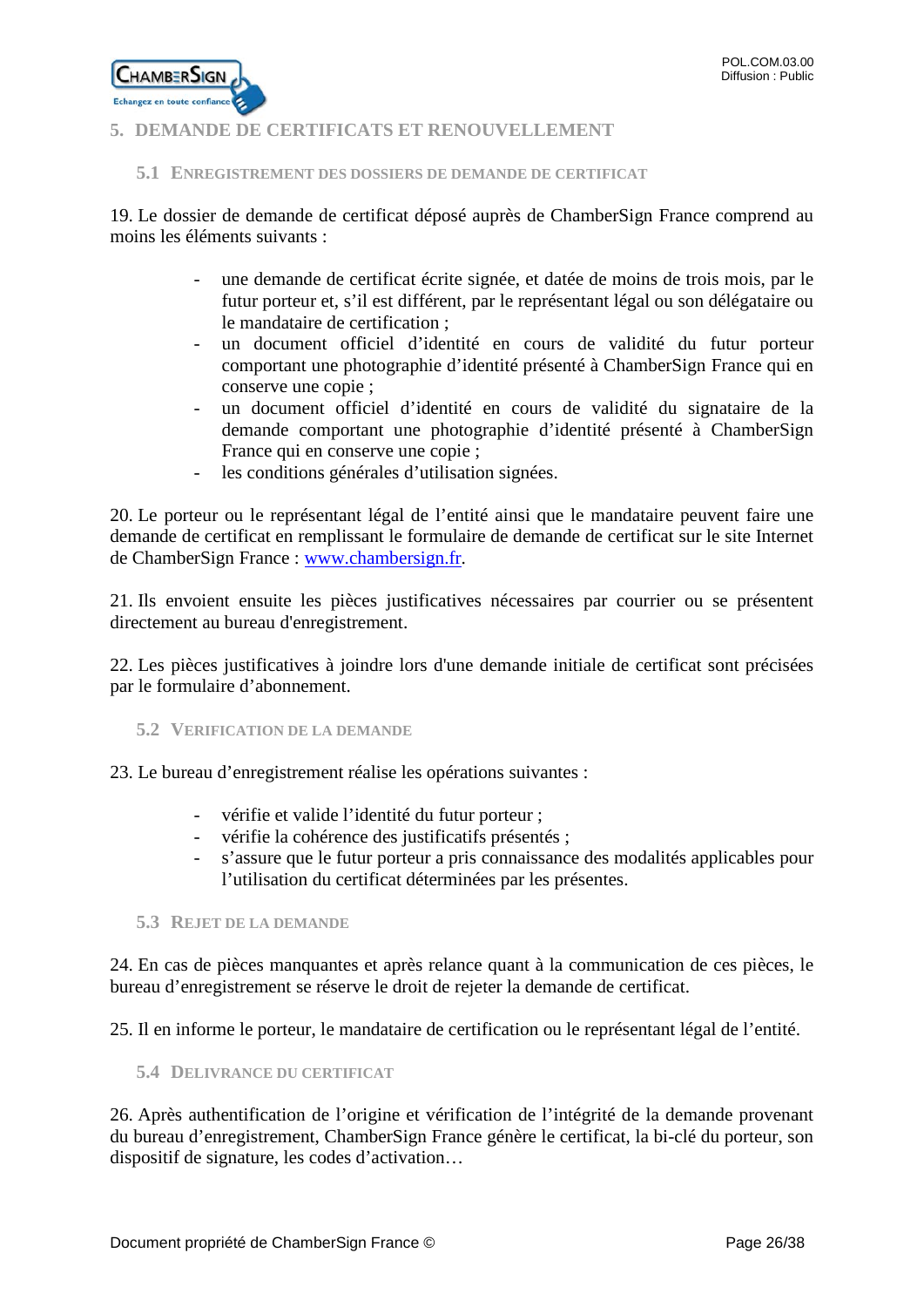

27. Chaque demande de certificat fait l'objet d'un face à face du porteur avec un BE, un agent de l'AED ou le mandataire de certification.

28. La procédure de reconnaissance en face à face peut être effectuée le cas échéant, auprès d'un représentant de ChamberSign France habilité à cet effet lors d'un déplacement de celui-ci auprès du porteur, notamment à l'occasion de l'exécution d'une formation à la signature électronique dispensée par ChamberSign France.

29. La disponibilité des certificats émis par ChamberSign France à l'issue de la procédure d'enregistrement donne lieu à l'émission d'un avis de mise à disposition sous forme de message électronique à l'attention du porteur qui devra suivre les indications décrites dans ledit message pour en effectuer le retrait.

30. Pour les certificats confinés sur des supports physiques (clés USB), le retrait des supports physiques et des certificats ChamberSign France s'effectue auprès du BE, de l'AED, du mandataire de certification ou auprès d'une personne désignée par ChamberSign France. Ces certificats sont générés sur des supports Gemalto MultiApp ID IAS ECC.

31. Le porteur doit retirer son certificat à compter du message l'informant de la mise à disposition. ChamberSign France se réserve le droit de ne pas donner suite à la procédure de délivrance du certificat si le porteur ne s'est pas présenté pour retirer son certificat 2 mois après ledit message.

<span id="page-26-0"></span>**5.5 ACCEPTATION DU CERTIFICAT**

32. ChamberSign France est informée du retrait de chaque certificat. Le porteur doit tester son certificat au moyen du service prévu à cet effet sur le site internet de ChamberSign France.

33. Le porteur est tenu d'avertir ChamberSign France de toute inexactitude ou défaut de Certificat dans les sept jours ouvrés consécutifs au retrait du Certificat, afin que celui-ci soit révoqué et qu'un autre lui soit fourni.

34. Le porteur est réputé avoir testé et accepté son certificat dès lors qu'un délai de 2 mois après le retrait du Certificat est dépassé ou s'il a utilisé son certificat.

<span id="page-26-1"></span>**5.6 ASSISTANCE**

35. Afin d'accompagner le porteur, une notice technique d'utilisation du certificat lui est délivrée au moment du face à face et une assistance téléphonique ou hot line est mise à sa disposition au 08 92 23 02 52 (0,34 Euros TTC la minute France Métropolitaine uniquement) de 9 heures à 12 heures et de 14h à 17h, les jours ouvrés.

36. Un tutoriel ainsi qu'une foire aux questions sont disponibles sur le site internet de ChamberSign France à l'adresse suivante : [http://www.chambersign.fr.](http://www.chambersign.fr/)

### <span id="page-26-2"></span>**5.7 RENOUVELLEMENT**

37. Le renouvellement d'un certificat en fin de validité implique le renvoi des pièces justificatives qui ne sont plus valables ou qui ont subi des modifications, conformément au formulaire d'abonnement. Tout porteur est averti par message électronique de l'arrivée à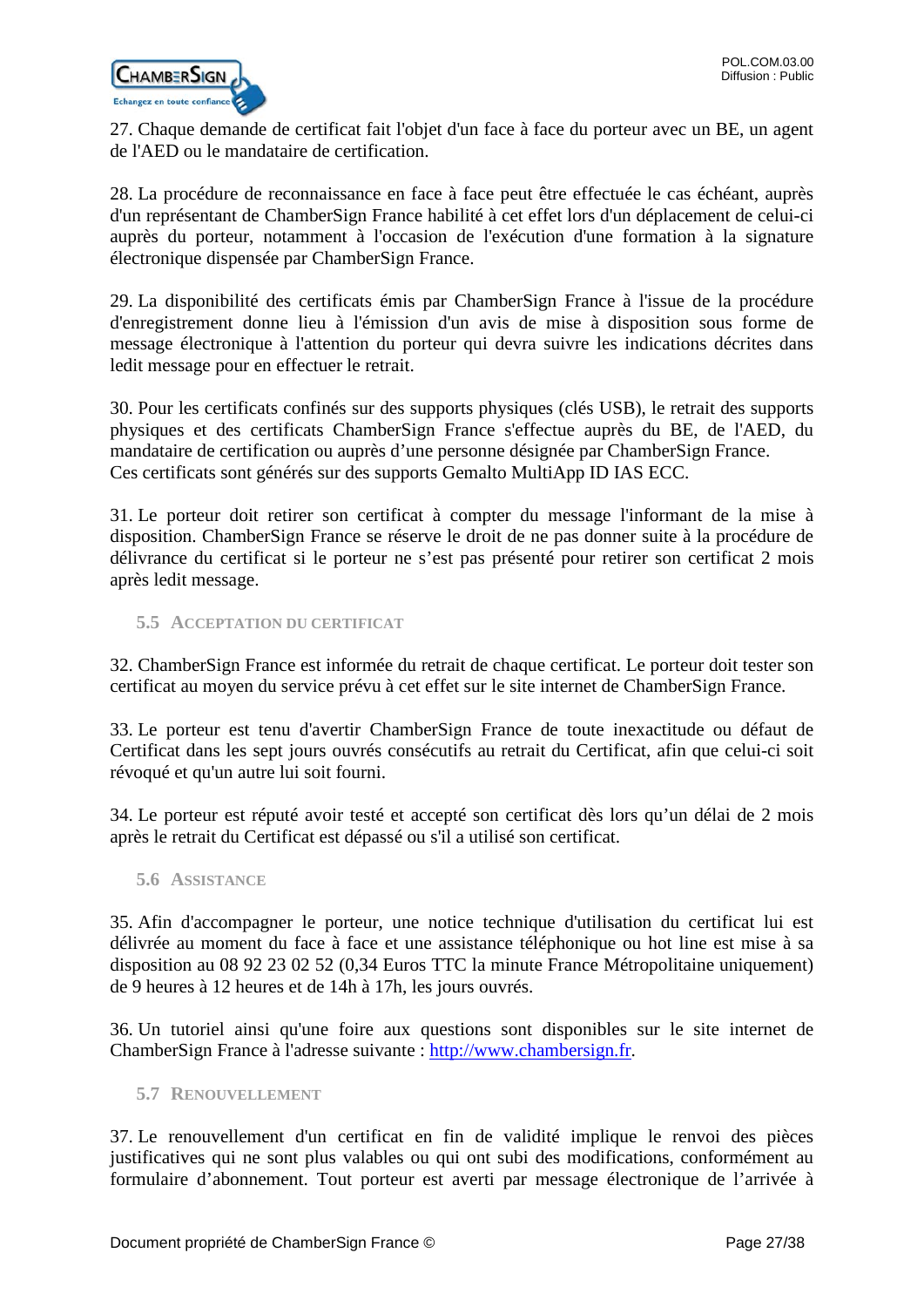

expiration de son certificat. S'il souhaite le renouveler, il formule une demande de renouvellement avant la date d'expiration sur le site Internet de ChamberSign France.

38. Le renouvellement d'un certificat implique seulement un changement des dates de validité mais non des autres informations qui restent identiques au précédent certificat.

39. Le renouvellement du certificat implique un renouvellement de la bi-clé correspondante.

### <span id="page-27-0"></span>**5.8 MODIFICATION DU CERTIFICAT**

40. La modification d'un certificat correspond à des modifications d'informations sans changement de la clé publique. ChamberSign France ne procède à aucune modification d'un certificat ; en cas de modification des informations contenues dans le certificat, une nouvelle demande de certificat doit être faite, selon les modalités définies par les paragraphes 73 et 93 des présentes CGU.

<span id="page-27-1"></span>**6. CONDITIONS D'USAGE DES CERTIFICATS ET LIMITES**

41. L'utilisation de la clé privée du porteur et du certificat doit rester strictement limitée aux services de signature électronique.

42. Les certificats ne doivent pas être utilisés à des fins personnelles.

43. A des fins de signature, les certificats ne peuvent pas être utilisés pour des transactions excédant le montant de 500 000 €.

### <span id="page-27-2"></span>**7. PROCEDURE DE VERIFICATION DES CERTIFICATS**

44. ChamberSign France s'engage à mettre à disposition un service de consultation sur son site internet [www.chambersign.fr](http://www.chambersign.fr/) permettant de vérifier la validité des certificats qu'elle a émis.

45. Ce service est disponible 24h/24.

46. Les informations mises à disposition de l'utilisateur du certificat par ChamberSign lui permettent de vérifier et de valider, préalablement à son utilisation, le statut d'un certificat et de l'ensemble de la chaîne de certification correspondante, c'est-à-dire de vérifier les signatures des certificats de la chaîne, les signatures garantissant l'origine et l'intégrité des LCR / LAR.

### <span id="page-27-3"></span>**8. REVOCATION DU CERTIFICAT**

47. Le Certificat pourra être révoqué à tout moment soit par fax, soit par lettre recommandée avec demande d'avis de réception auprès du BE, soit en ligne à partir du site Internet suivant : [www.chambersign.fr.](http://www.chambersign.fr/)

48. Un certificat peut être révoqué notamment pour les causes suivantes :

- modification d'une information contenue dans le certificat ;
- informations inexactes fournies dans le dossier d'enregistrement;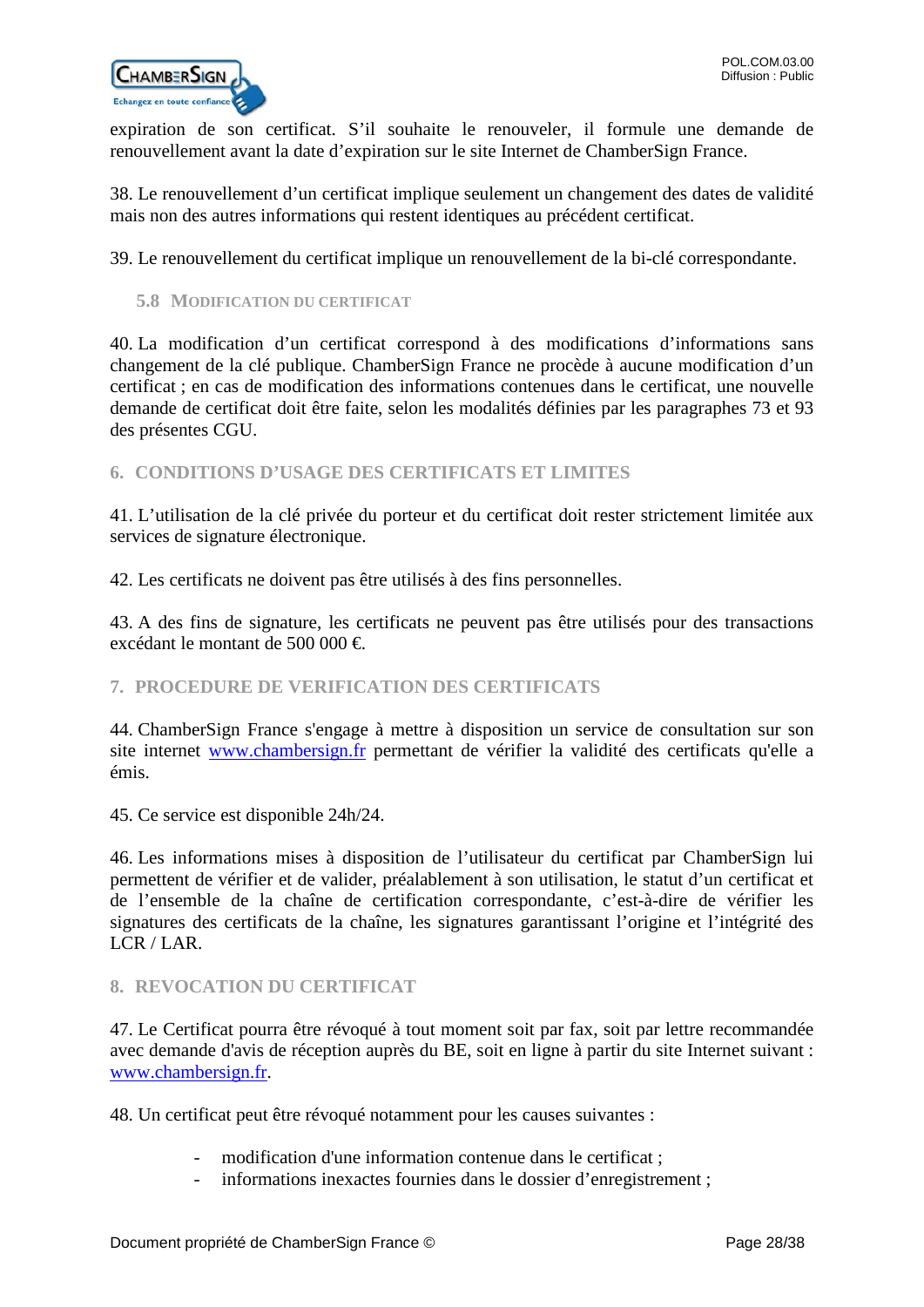

- non-paiement du prix du certificat par le représentant légal ou le porteur ;
- compromission possible ou avérée de la clé privée du porteur ;
- non-respect par le porteur des règles d'utilisation du certificat ;
- non-respect par le porteur et/ou, le cas échéant, le mandataire de certification ou l'entité des obligations de la PC de ChamberSign France ;
- réalisations d'opérations frauduleuses ;
- résiliation de l'abonnement :
- demande de révocation du certificat ;
- départ, mutation, décès du porteur ;
- cession ou cessation d'activité de l'entité du porteur.

49. La demande de révocation peut émaner des personnes suivantes :

- le porteur ;
- le mandataire de certification ;
- un représentant légal de l'entité ;
- ChamberSign France.

50. Lorsque plusieurs certificats sont stockés sur le même support par le porteur, le porteur doit révoquer l'ensemble de ces certificats.

51. La demande de révocation peut être effectuée 24h/24 sur le site Internet de ChamberSign France.

52. La demande de révocation fait l'objet d'une procédure de vérification des informations relatives au demandeur et de son autorité par rapport au certificat.

53. Le porteur reçoit une confirmation par e-mail de cette révocation.

54. Le porteur reconnaît et accepte que toute utilisation du certificat après avoir eu connaissance de la survenance d'un des événements susmentionnés, soit à ses risques et périls, sans préjudice de toute action en responsabilité que ChamberSign France se réserve le droit d'exercer contre le porteur.

### <span id="page-28-0"></span>**9. OBLIGATIONS DE CHAMBERSIGN**

55. ChamberSign France attribue à sa PC un OID qui est porté dans les certificats correspondants qu'elle s'engage à faire évoluer en cas d'évolution de sa PC.

56. Elle s'engage au contrôle par le Bureau d'Enregistrement de l'identification du Porteur, du Représentant Légal et le cas échéant, du Mandataire de Certification se présentant pour obtenir un Certificat de signature.

57. ChamberSign France s'engage à réaliser les prestations de certification selon les modalités et dans les limites des présentes conditions générales.

58. ChamberSign France s'engage à démontrer aux utilisateurs de ses certificats qu'elle a émis un certificat pour un porteur donné et que ce porteur a accepté le certificat.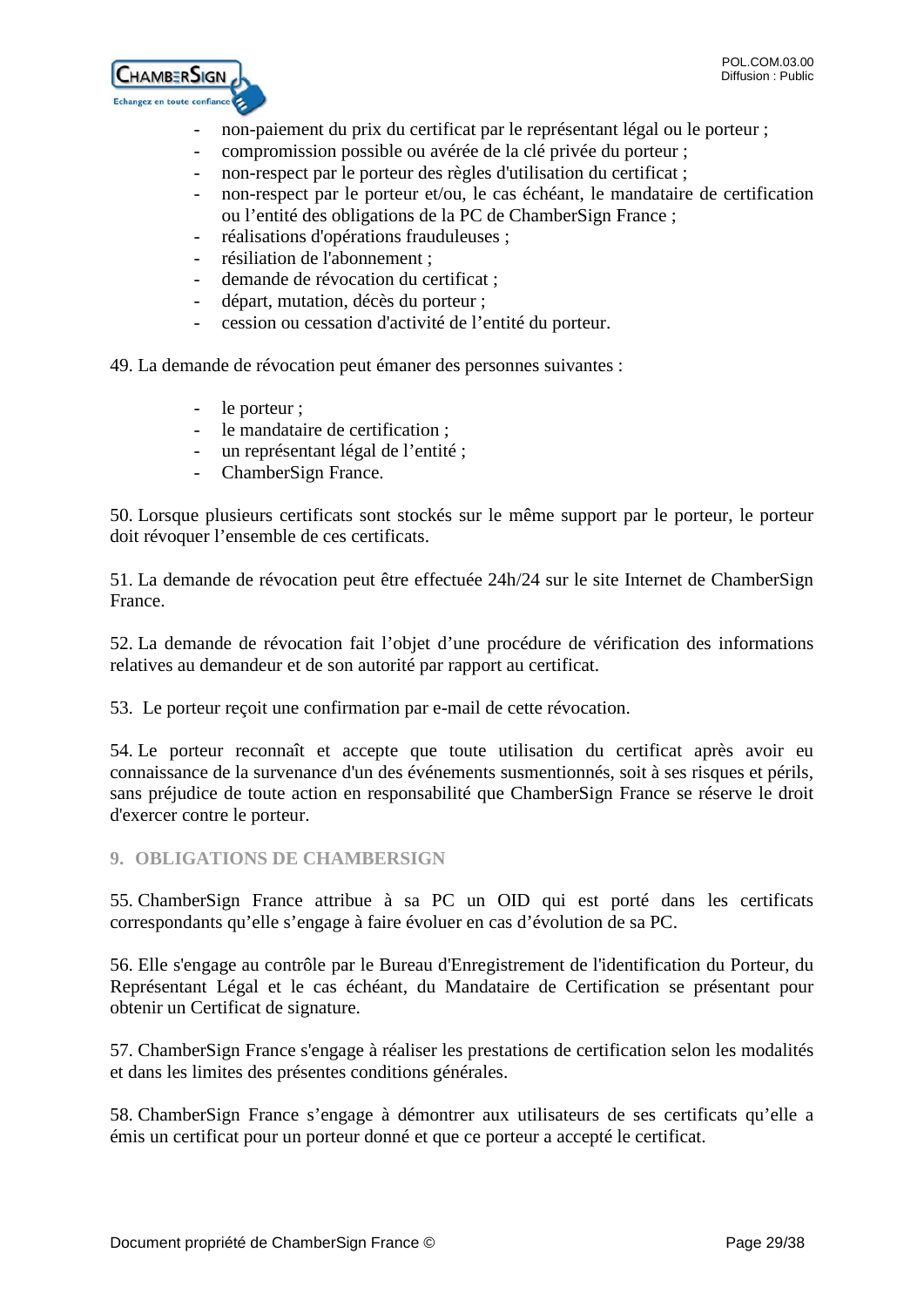

59. Elle s'engage à tout mettre en oeuvre pour créer et émettre des certificats contenant des informations réputées exactes.

60. Pour cela, ChamberSign France s'engage à s'assurer que le dossier de demande de certificat est complet, que les pièces fournies sont apparemment conformes.

61. Elle s'engage à ce que le certificat de signature électronique soit délivré au porteur dans un délai de 48 heures à compter de la remise d'un dossier complet au bureau d'enregistrement.

62. Elle s'engage à établir, par l'émission d'un certificat, un lien entre l'identité d'une personne et les informations contenues dans ledit certificat.

63. Dans l'hypothèse où le représentant légal aurait recours aux services d'un délégataire, le Bureau d'Enregistrement s'engage à effectuer le contrôle de l'identité du délégataire et la vérification de l'existence du contrat de mandat entre le représentant légal et le délégataire.

64. ChamberSign France prend toutes les mesures raisonnables pour s'assurer que les porteurs sont au courant de leurs droits et obligations concernant l'utilisation et la gestion des clés, des certificats et de l'équipement et des logiciels utilisés aux fins de l'IGC.

65. ChamberSign France prend les dispositions nécessaires pour couvrir ses responsabilités liées à ses opérations et/ou activités et posséder la stabilité financière et les ressources exigées pour fonctionner en conformité avec la PC.

66. ChamberSign France a un devoir général de surveillance quant à la sécurité et l'intégrité des certificats délivrés par elle-même ou l'une de ses composantes.

67. ChamberSign France s'engage sur le bon fonctionnement des certificats qu'elle délivre.

<span id="page-29-0"></span>**10. OBLIGATIONS DU PORTEUR**

68. Le porteur s'engage à fournir toutes informations utiles, exactes et à jour pour la création et la gestion des certificats pendant toute la durée du contrat.

69. Le porteur est garant de l'exactitude des informations fournies et de l'exhaustivité des pièces justificatives nécessaires, à l'enregistrement conformément à l'article Demande de certificats et renouvellement des présentes conditions générales.

70. Il reconnaît et accepte que les informations fournies à ce titre soient conservées et utilisées par ChamberSign France pour gérer les certificats dans les conditions prévues par la loi et en particulier celles relatives à la protection des données personnelles.

71. Le porteur informe ChamberSign France de toute modification concernant les informations contenues dans son certificat.

72. ChamberSign France se réserve la faculté de procéder à des vérifications aléatoires concernant l'actualité des informations contenues dans le certificat.

73. Les modifications concernant les informations contenues dans le certificat doivent être adressées par courrier avec les pièces justificatives requises au BE de rattachement, dans un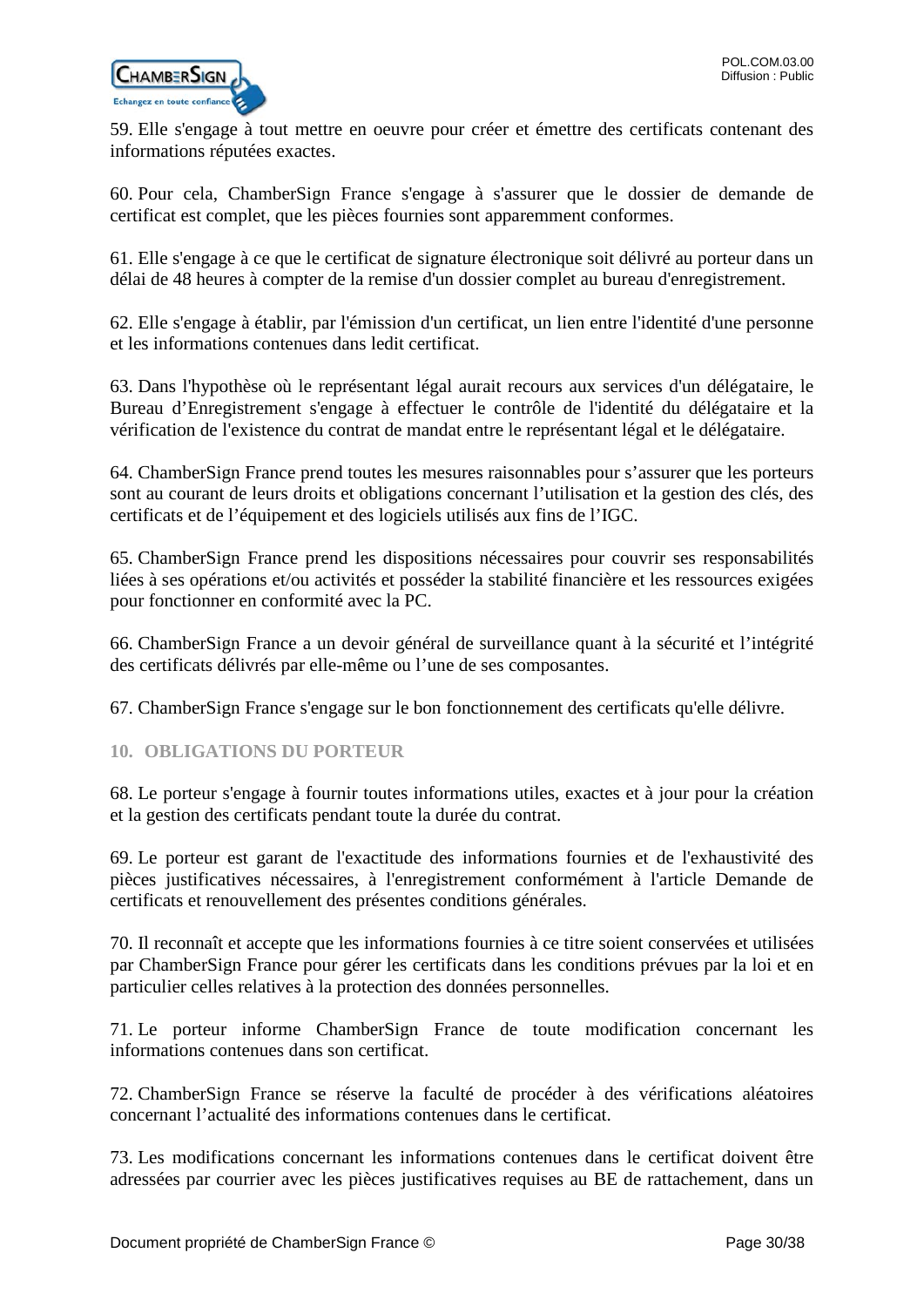

délai de 30 jours à compter de leur survenance. A défaut, ChamberSign France se réserve le droit, le délai écoulé, de révoquer le Certificat (ou résilier les conditions générales d'utilisation).

74. Le porteur reconnaît être informé des conditions d'installation des certificats de ChamberSign France. En particulier, le certificat fait l'objet d'un tutoriel disponible sur le site Internet de ChamberSign France.

75. Le porteur choisit le matériel et les logiciels offrant une sécurité en adéquation avec ses besoins pour l'installation et la protection des certificats et des supports physiques.

76. Le porteur s'engage à respecter les usages autorisés des bi-clés et des certificats.

77. Le porteur protège sa clé privée par des moyens appropriés à son environnement.

78. Le porteur protège ses données d'activation et, le cas échéant, les met en œuvre.

79. Le porteur protège l'accès à sa base de certificats.

80. Le porteur respecte les conditions d'utilisation de sa clé privée et du certificat correspondant.

81. Le porteur doit faire, sans délai, une demande de révocation de son certificat auprès du Bureau d'Enregistrement ou sur le site [www.chambersign.fr,](http://www.chambersign.fr/) en cas de compromission ou de suspicion de compromission de sa clé privée (ou de ses données d'activations).

82. Le porteur s'engage à ne pas délivrer le certificat qui lui est attribué ni les codes de protection de ce certificat.

83. Le porteur est informé que les informations personnelles d'identité pourront être utilisées comme éléments d'authentification lors de la demande de révocation.

### <span id="page-30-0"></span>**11. OBLIGATIONS DES UTILISATEURS DE CERTIFICATS**

84. Les utilisateurs de certificat s'engagent à respecter les stipulations des présentes conditions générales.

85. Les utilisateurs de certificats vérifient et respectent l'usage pour lequel un certificat a été émis.

86. Les utilisateurs de certificats contrôlent que le certificat émis par ChamberSign France est référencé au niveau de sécurité et pour le service de confiance requis par l'application.

87. Lorsque le porteur n'est pas le représentant légal de l'entité, il incombe à l'utilisateur de vérifier que le porteur dispose, à la date de signature, des pouvoirs nécessaires pour engager l'entité pour l'acte concerné.

88. Pour chacun des certificats de la chaîne de certification, du certificat du porteur jusqu'à l'autorité de certification racine, les utilisateurs vérifient l'état du certificat et notamment la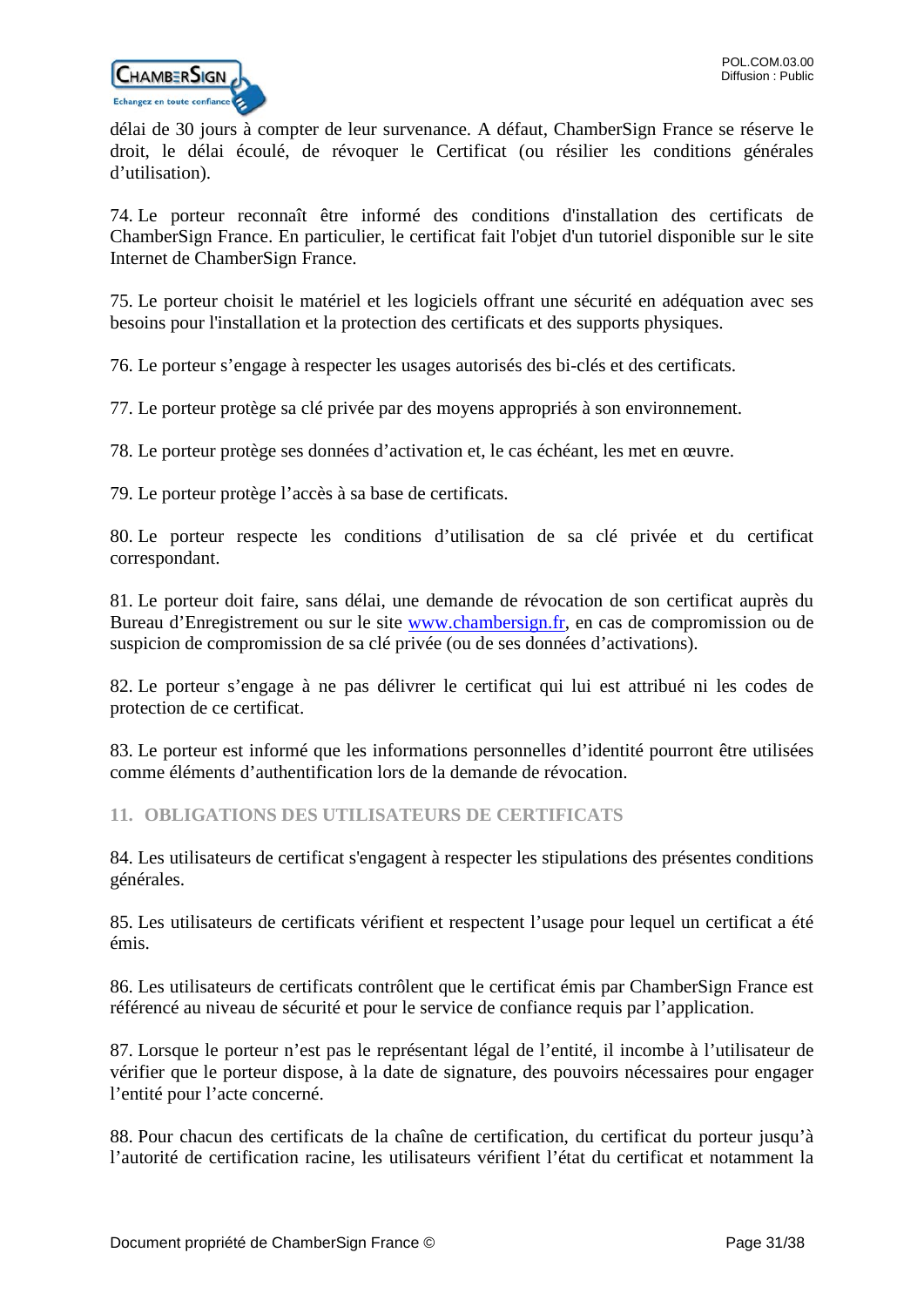signature numérique de ChamberSign France, émettrice du certificat considéré, et contrôlent la validité de ce certificat.

89. Les utilisateurs de certificats vérifient et respectent les obligations des utilisateurs de certificats exprimés dans la PC applicable.

# <span id="page-31-0"></span>**12. OBLIGATIONS DU REPRESENTANT LEGAL**

90. Le représentant légal s'engage à respecter les stipulations des présentes conditions générales.

91. Le représentant légal est responsable de la gestion des certificats délivrés à ses employés ou agents dans le cadre du contrat d'abonnement de façon, et s'engage à faire en sorte que tout porteur de certificat délivré dans le cadre de ce contrat d'abonnement respecte les obligations qui y sont afférentes et qu'aucune fraude ou erreur n'est commise. A ce titre, le représentant légal s'assure notamment que le porteur :

- n'utilise pas les certificats à des fins personnelles ;
- communique les informations utiles à la création du certificat et les éventuelles modifications pendant toute la durée du contrat d'abonnement ;
- respecte la procédure de révocation décrite à l'article Révocation ;
- conserve secrètes et de manière sécurisée, les données confidentielles et le support physique du certificat.

92. Le représentant légal s'engage à fournir toutes informations utiles, exactes et à jour pour la création et la gestion des certificats pendant toute la durée du contrat.

93. Les modifications concernant les informations contenues dans le certificat doivent être adressées par courrier avec les pièces justificatives requises au BE de rattachement, dans un délai de 30 jours à compter de leur survenance. A défaut, ChamberSign France se réserve le droit, le délai écoulé, de révoquer le Certificat (ou résilier le contrat d'abonnement).

94. Le représentant légal est garant de l'exactitude des informations fournies et de l'exhaustivité des pièces justificatives nécessaires, à l'enregistrement conformément à l'article Demande de certificats et Renouvellement des présentes conditions générales.

95. Il reconnaît et accepte que les informations fournies à ce titre soient conservées et utilisées par ChamberSign France pour gérer les certificats dans les conditions prévues par la loi et en particulier celles relatives à la protection des données personnelles.

96. Le représentant légal reconnaît être informé des conditions d'installation des certificats de ChamberSign France. En particulier, le certificat fait l'objet d'un tutoriel disponible sur le site Internet de ChamberSign France.

97. Le représentant légal choisit le matériel et les logiciels offrant une sécurité en adéquation avec leurs besoins pour l'installation et la protection des certificats et des supports physiques.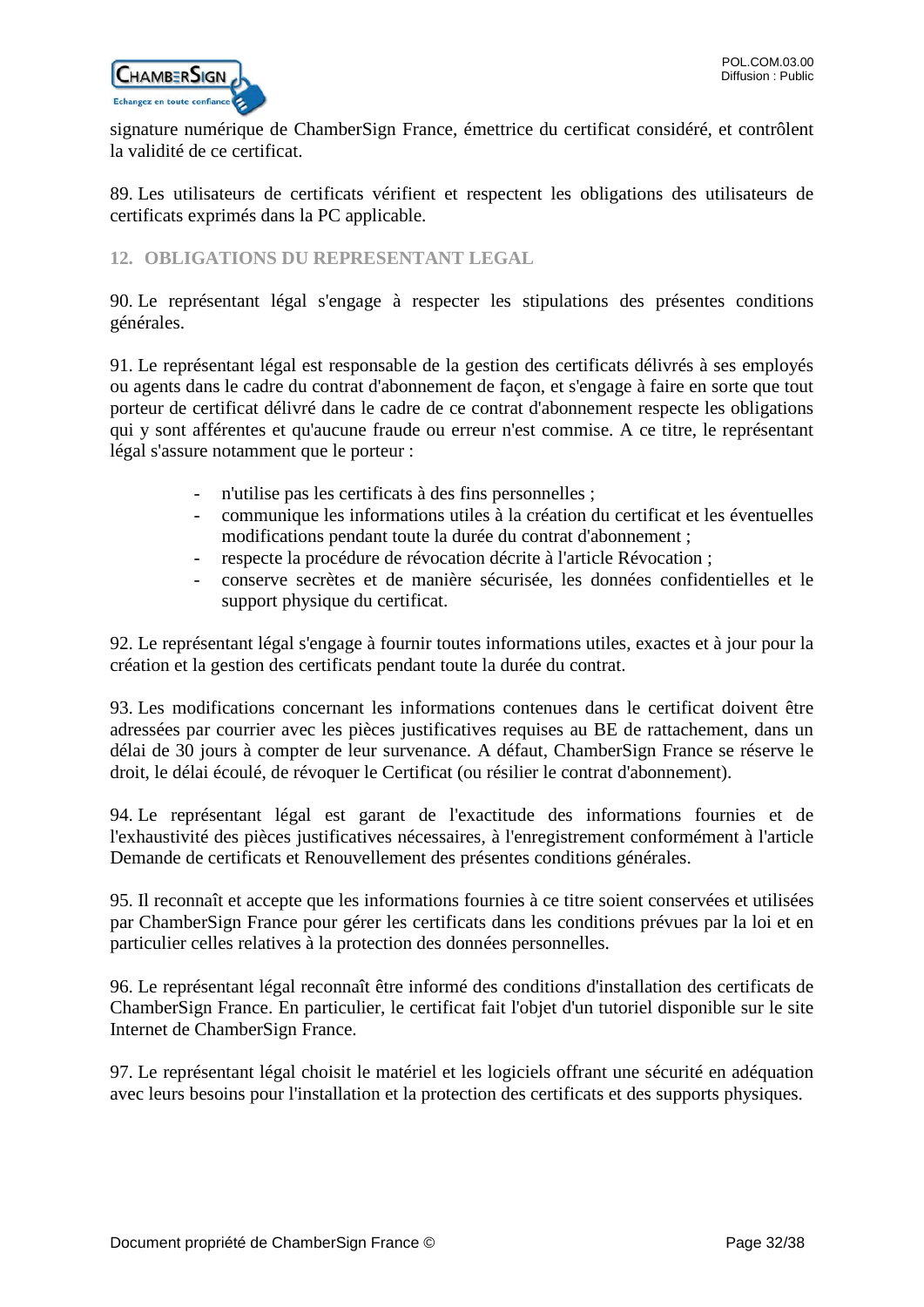

<span id="page-32-0"></span>98. Le prix du service de certification de signature est déterminé dans les conditions tarifaires émises par ChamberSign France.

- 99. Les modes de règlement acceptés sont les suivants :
	- \* Carte bleue ;
	- \* Virement ;
	- \* Chèque.

100.Aucun escompte n'est accordé en cas de règlement anticipé.

- 101.ChamberSign France se réserve le droit de refacturer au porteur les frais bancaires dans le cas où le chèque serait émis sans provision, ainsi que les frais engendrés en cas d'erreur de paiement de la part du porteur.
- 102.Le certificat est réglé à la date du face à face.
- 103.En cas de non règlement dans les délais, il sera dû conformément à la loi n° 2001-420, une indemnité calculée sur la base du taux appliqué par la banque centrale européenne à son opération de refinancement la plus récente majoré de 10 points de pourcentage.
- 104.Ces pénalités seront applicables dès le jour suivant la date prévue au règlement de la facture et seront exigibles sans qu'aucun rappel ne soit nécessaire.
- 105.En cas de non règlement, ChamberSign France se réserve le droit de révoquer le certificat sans ouvrir droit à dommages et intérêts ni remplacements.
- <span id="page-32-2"></span><span id="page-32-1"></span>**14. GARANTIES ET LIMITES DE GARANTIES**
	- **14.1 GARANTIES**
- 106.ChamberSign France garantit et maintient la cohérence de sa DPC avec sa PC.
- 107.ChamberSign France s'engage à protéger et garantir l'intégrité et la confidentialité des clés secrètes et/ou privées.
- 108.ChamberSign France garantit la sécurité des clés qu'elle remet.

<span id="page-32-3"></span>**14.2 LIMITES DE GARANTIE**

- 109.ChamberSign France ne garantit en aucun cas le contenu des messages signés en utilisant son certificat, et seul le porteur est responsable vis-à-vis des tiers du contenu de ces envois.
- <span id="page-32-4"></span>**15. RESPONSABILITE**
- 110.ChamberSign France est responsable de la conformité de sa politique de certification, avec les exigences émises par la PC-Type.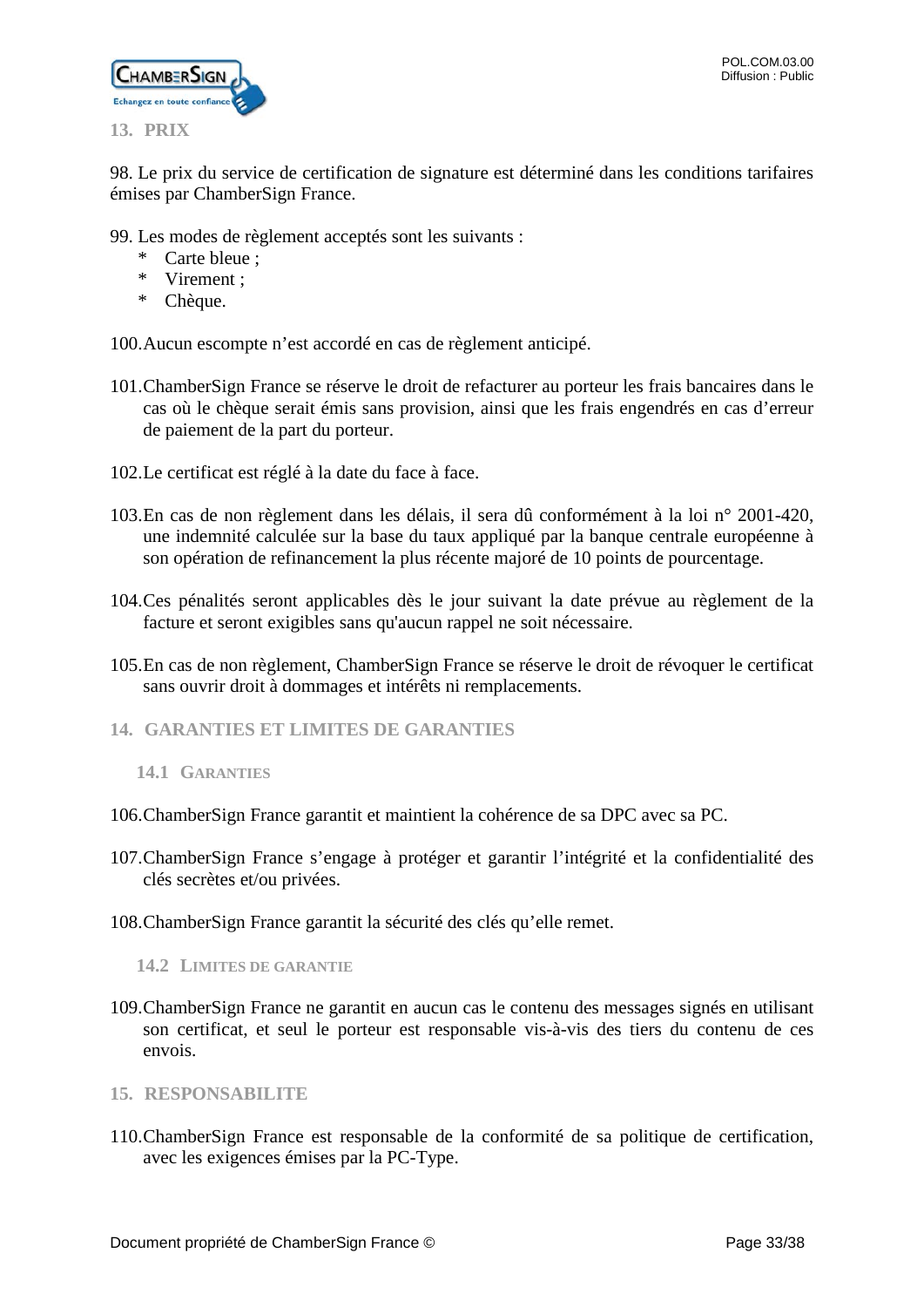

- 111.ChamberSign France assume toute conséquence dommageable résultant du non-respect de sa PC par elle-même ou l'une de ses composantes.
- 112.De plus, ChamberSign France reconnaît engager sa responsabilité en cas de faute ou de négligence, d'elle-même ou de l'une de ses composantes, quelle qu'en soit la nature et la gravité, qui aurait pour conséquence la lecture, l'altération ou le détournement des données personnelles des porteurs à des fins frauduleuses, que ces données soient contenues ou en transit dans les applications de gestion des certificats de ChamberSign France.
- 113.Elle est responsable du maintien du niveau de sécurité de l'infrastructure technique sur laquelle elle s'appuie pour fournir ses services.
- 114.Toute modification ayant un impact sur le niveau de sécurité fourni doit être approuvée par les instances de haut niveau de l'AC.
- 115.Seules les informations pertinentes de la PC mise en place par l'AC figurent dans les conditions générales d'utilisation.
- 116.ChamberSign France ne saurait être tenue responsable du préjudice causé par un usage du certificat dépassant les limites de l'usage autorisé et du plafond des transactions fixé par les présentes.
- 117.La responsabilité de ChamberSign France ne saurait être engagée en cas d'informations inexactes dues à de fausses déclarations, à de faux documents ou à l'absence d'information des modifications survenues dans la situation du porteur, du représentant légal, ou du mandataire de certification lors de la création ou en cours de validité du certificat, que la fausse déclaration, le faux document ou l'omission soit intentionnel ou pas.
- 118.ChamberSign France n'assume aucun engagement, ni aucune responsabilité quant aux conséquences des retards de transmission, altération, erreurs ou pertes de tout message électronique, lettre ou document signés.
- 119.Sans préjudice de l'article Assurance, ChamberSign France ne sera en aucun cas tenue responsable des dommages indirects tels que, par exemple, tout préjudice financier ou commercial, perte de bénéfice ou d'exploitation, trouvant leur origine ou étant la conséquence de l'abonnement ou inhérents à l'utilisation des certificats émis par ChamberSign France.
- 120.Elle n'assume aucun engagement ni responsabilité quant à l'utilisation d'un certificat par le porteur, le mandataire de certification, le représentant légal ou l'utilisateur du certificat non conforme aux dispositions des présentes Conditions Générales, notamment pour ce qui concerne les procédures de contrôle de validité du certificat lors d'une transaction.
- 121.Par ailleurs, ChamberSign France ne saurait être responsable des phénomènes liés à l'usure normale des médias informatiques, et notamment de la détérioration des informations portées sur lesdits médias due à l'influence des champs magnétiques.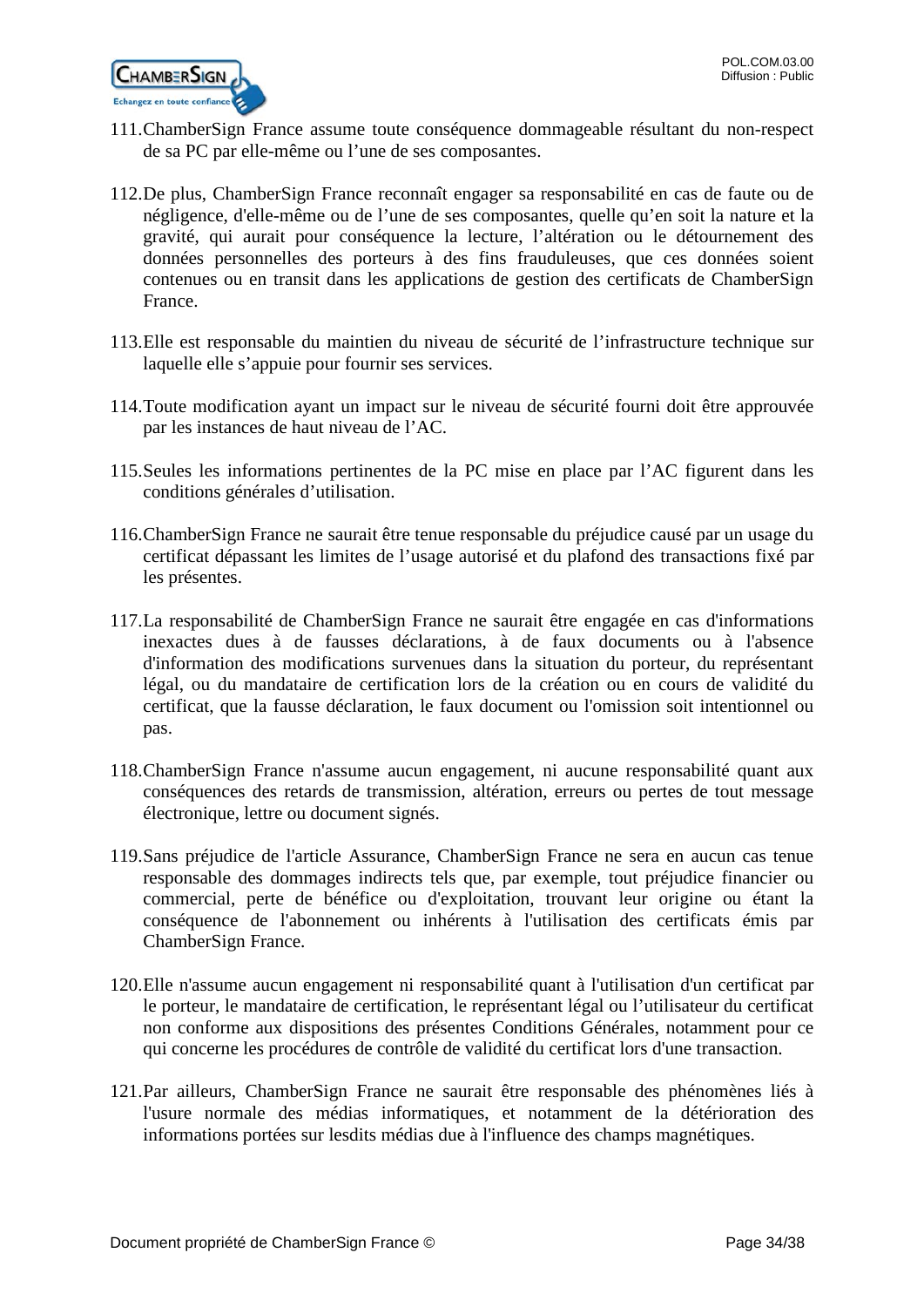

- 122.ChamberSign France ne saurait être tenue pour responsable des dommages liés notamment à une interruption ou un dysfonctionnement des services et applications de l'utilisateur de certificats.
- 123.Si le représentant légal a fait l'acquisition d'un ou plusieurs supports physiques, ChamberSign France n'est responsable que de leur délivrance physique.
- 124.En cas de dysfonctionnement du support physique ou de son logiciel pilote associé, CSF en assure le remplacement.
- 125.ChamberSign France ne saurait être responsable de l'usage de la clé privée du porteur, qui en a la responsabilité personnelle. Tout dommage lié à la compromission de la clé privée est à la charge du représentant légal.
- 126.ChamberSign France ne saurait voir sa responsabilité engagée du fait d'une utilisation illicite du certificat dès lors que le représentant légal, le mandataire de certification ou le porteur n'aura pas effectué une demande de révocation conformément aux présentes conditions générales.
- <span id="page-34-0"></span>**16. ASSURANCE**
- 127.ChamberSign France a souscrit, pour l'ensemble des dommages corporels, matériels et immatériels résultant de son activité, auprès de Gras Savoye une assurance couvrant les conséquences de sa responsabilité civile professionnelle.
- 128.Aux termes du contrat d'assurance souscrit par ChamberSign France, le porteur pourra bénéficier du remplacement du Certificat perdu, ou volé.
- <span id="page-34-1"></span>**17. CONFIDENTIALITE**
- 129.Dans le cadre des présentes, l'ensemble des informations est confidentiel et recouvre toutes informations ou toutes données communiquées par les parties par écrit ou oralement.

130.Les parties s'engagent à :

- traiter les informations confidentielles avec le même degré de protection qu'elles accordent à leurs propres informations confidentielles de même importance ;
- garder les informations confidentielles et qu'elles ne soient pas divulguées ni susceptibles de l'être directement ou indirectement à tout tiers ;
- éviter que les informations confidentielles ne soient ni copiées, ni reproduites, ni dupliquées, en partie ou en totalité, lorsque de telles copies, reproductions ou duplications ne sont pas directement liées à l'exécution des présentes.
- <span id="page-34-2"></span>**18. PROPRIETE INTELLECTUELLE**
- 131.Les parties déclarent et garantissent avoir la libre disposition des marques, noms, dénominations, et autres signes distinctifs destinés à être utilisés dans le cadre des présentes.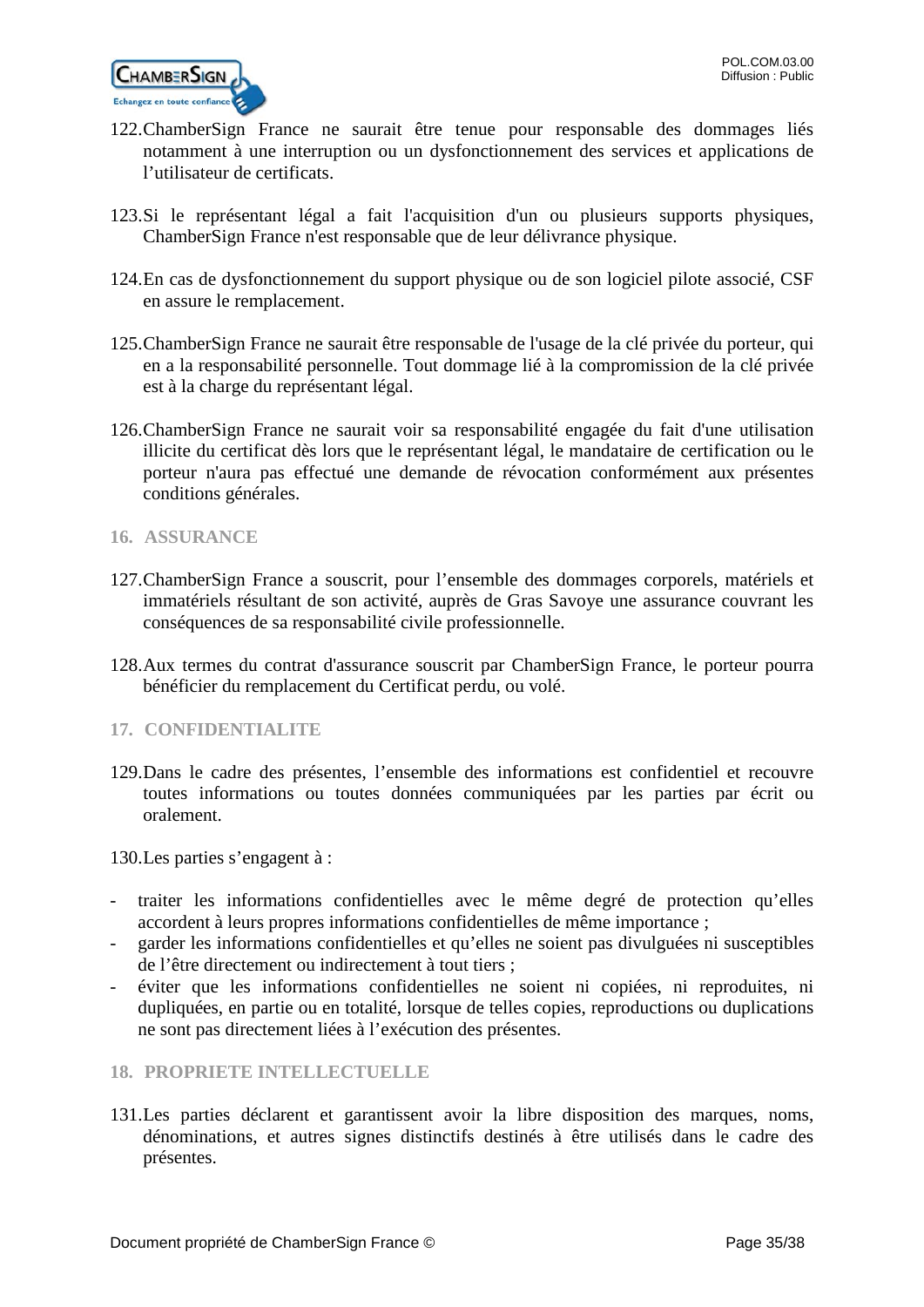

# <span id="page-35-0"></span>**19. DONNEES A CARACTERE PERSONNEL**

- 132.Les données à caractère personnel recueillies par ChamberSign France pour les besoins de la délivrance et de la conservation des certificats peuvent l'être directement auprès de la personne concernée ou indirectement auprès du représentant légal ou du mandataire de certification et ne seront traitées que pour les fins en vue desquelles elles ont été recueillies.
- 133.ChamberSign France déclare et garantit que les données à caractère personnel collectées dans le cadre des présentes ainsi que les traitements dont elle est le responsable sont traitées conformément aux dispositions de la loi n°78-17 du 6 janvier 1978 relative à l'informatique, aux fichiers et aux libertés.
- 134.En particulier, ChamberSign France fait son affaire de l'observation vis-à-vis des personnes concernées par la collecte et le traitement de données à caractère personnel des informations prescrites à l'article 32 de la loi du 6 janvier 1978.
- 135.ChamberSign France assure la confidentialité et la sécurité des données collectées dans le cadre des présentes.
- 136.Toutefois, ces données pourront être transmises à l'opérateur technique de ChamberSign France, qui respecte la même politique de confidentialité que ChamberSign France.
- 137.Le représentant légal, le mandataire de certification et le porteur peuvent écrire à ChamberSign France, à l'adresse suivante : ChamberSign France - 46 avenue de la Grande Armée - 75 017 Paris, pour exercer leurs droits d'accès, d'interrogation, d'opposition pour motif légitime, et de rectification à l'égard des informations les concernant et faisant l'objet d'un traitement par ChamberSign France, dans les conditions prévues par la loi du 6 janvier 1978.
- 138.Le représentant légal, le mandataire de certification et le porteur disposent de la faculté de s'opposer, sans frais et sans motif, à ce que les données le concernant soient utilisées à des fins de prospection, notamment commerciale.
- <span id="page-35-1"></span>**20. RESILIATION DE L'ABONNEMENT**
- 139.Le représentant légal, le mandataire de certification ou le porteur pourra résilier l'abonnement à tout moment et sans cause.
- 140.Dans ce cas, il ne peut prétendre au remboursement des sommes déjà versées au titre de l'abonnement au service de certification de ChamberSign France.
- 141.De son côté, ChamberSign France pourra résilier l'abonnement de façon anticipée si le représentant légal, le mandataire de certification ou le porteur ne respecte pas les obligations contractuelles mises à sa charge, après une mise en demeure par courrier recommandé avec accusé de réception, restée infructueuse pendant 30 jours.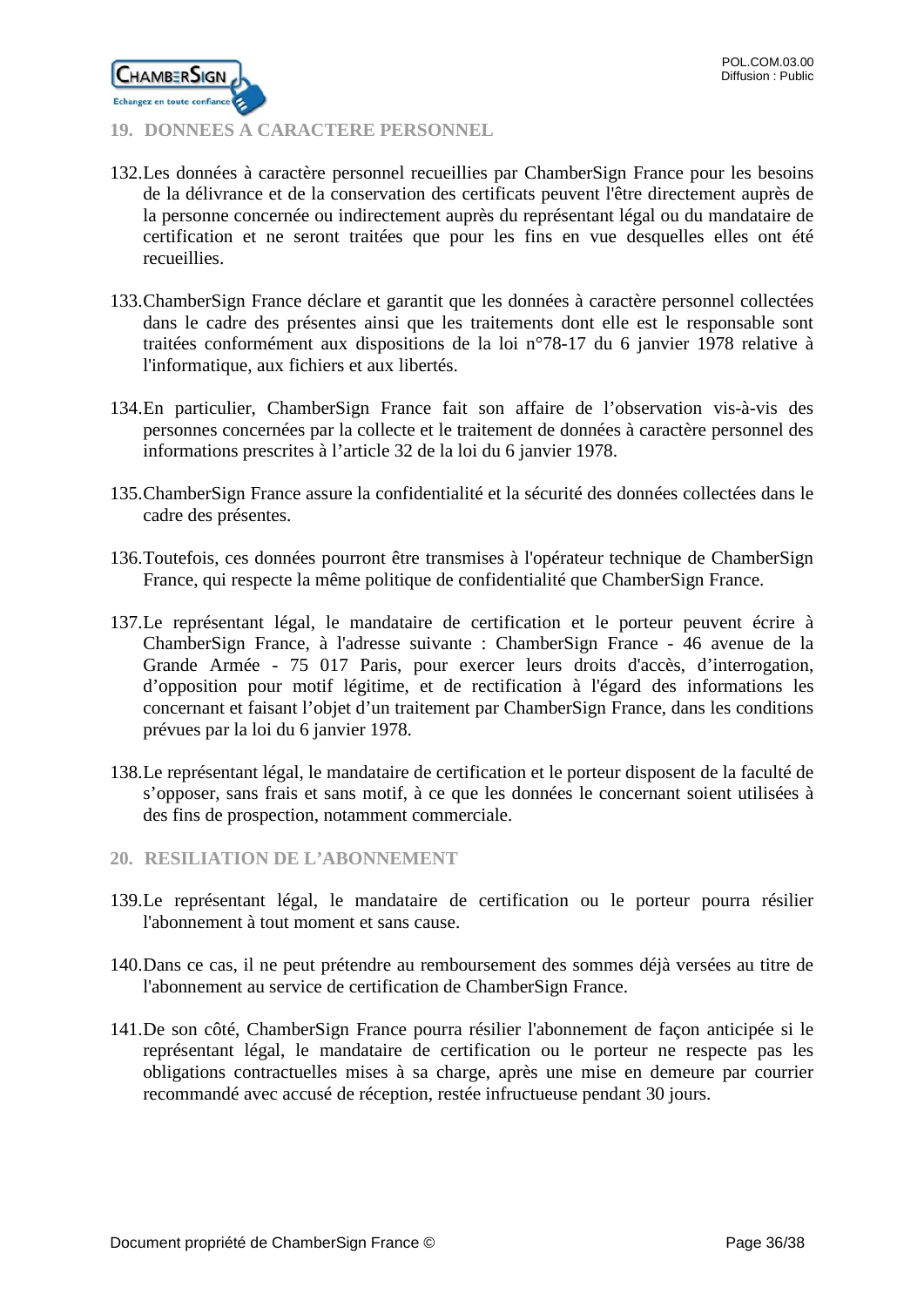

142.L'abonnement est résilié de plein droit :

- en cas d'expiration de l'ensemble des certificats n'ayant pas donné lieu à renouvellement ;
- en cas de révocation des certificats ;
- en cas de non paiement du prix de l'abonnement.

Si après révocation, ChamberSign France reçoit de la même personne, une nouvelle demande de certificat, un nouveau dossier sera constitué et les Conditions Générales d'Utilisation seront alors à nouveau à signer.

- 143.En cas de résiliation intervenant avant la fin de la durée de validité attachée au certificat, pour un motif non imputable à ChamberSign France, le prix versé par le représentant légal ou par le porteur restera acquis à ChamberSign France.
- <span id="page-36-0"></span>**21. BONNE FOI**
- 144.Les parties conviennent d'exécuter leurs obligations avec une parfaite bonne foi.
- <span id="page-36-1"></span>**22. CONSERVATION**
- 145.ChamberSign France conservera les documents relatifs à la preuve du contrôle d'identification des porteurs pendant les délais prévus dans la politique de certification.
- 146. Les journaux d'évènement sont conservés sur site pendant une durée de 30 jours.

147. Après leur génération, ils sont archivés dans un bref délai et au plus tard sous le délai d'un jour et pendant cinq ans.

- 148.Les dossiers d'enregistrement sont archivés pendant une durée de 5 ans.
- 149.Les certificats de ChamberSign France et des porteurs, ainsi que les LCR émis par ChamberSign France sont archivés pendant une durée de 5 ans.
- 150.S'agissant des documents dont la durée d'archivage est supérieure à 5 ans, il revient au porteur de faire le nécessaire pour garantir l'archivage du certificat à des fins de vérification de la validité de la signature.
- 151.Les dossiers de demande de certificat acceptés sont archivés pendant une durée nécessaire aux besoins de fourniture de la preuve de la certification dans des procédures légales, conformément à la loi applicable.

### <span id="page-36-2"></span>**23. NULLITE**

152.Si une ou plusieurs clauses des présentes conditions générales sont tenues pour non valables ou déclarées comme telles par une loi, un règlement ou par suite d'une décision définitive d'une juridiction compétente, les autres clauses conserveront leur pleine validité sauf en cas de caractère indissociable avec la stipulation litigieuse.